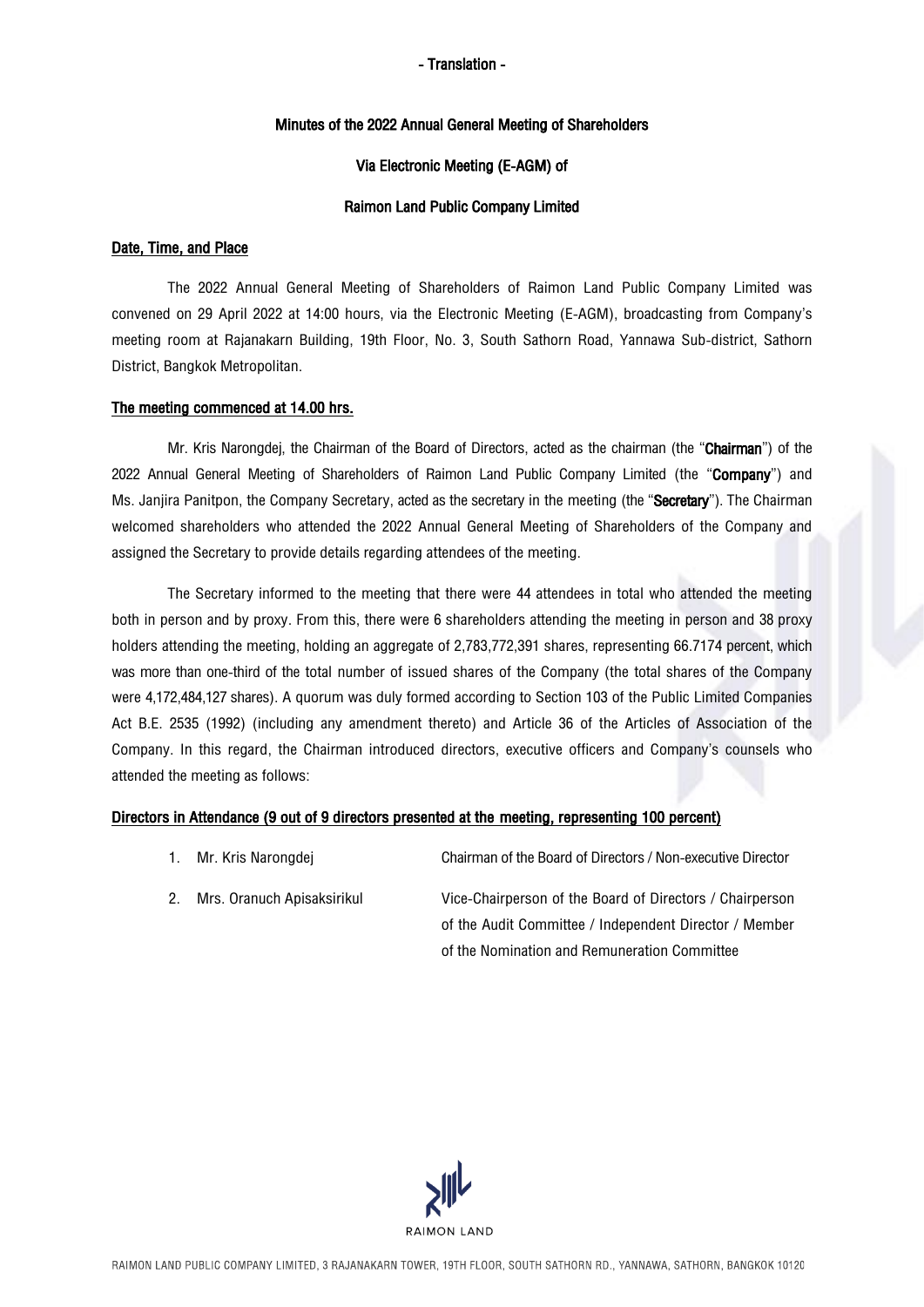| 3. | Mr. Franck Charles-Antoine<br>Cancelloni | Chairman of the Nomination and Remuneration Committee<br>/ Independent Director / Member of the Audit Committee                                                                               |  |  |
|----|------------------------------------------|-----------------------------------------------------------------------------------------------------------------------------------------------------------------------------------------------|--|--|
| 4. | Mr. Vichet Kasemthongsri                 | Independent Director / Member of the Audit Committee                                                                                                                                          |  |  |
| 5. | Mr. Korn Narongdej                       | Chairman of the Executive Committee / Chairman of the<br>Enterprise Risk Management Committee / Member of the<br>Nomination and Remuneration Committee /<br>Chief<br><b>Executive Officer</b> |  |  |
| 6. | Mr. Stephane Michel                      | Executive Director / Member of the Enterprise Risk<br>Management Committee / Chief Operating Officer                                                                                          |  |  |
| 7. | Mr. Tan Swee Beng Kelvin                 | Non-Executive Director                                                                                                                                                                        |  |  |
| 8. | Mr. Tay Kian Seng John                   | <b>Executive Director</b>                                                                                                                                                                     |  |  |
| 9. | Ms. Janjira Panitpon                     | Executive Director / Member of the Enterprise Risk<br>Management Committee / Chief Financial Officer /<br><b>Company Secretary</b>                                                            |  |  |

### Auditors from Deloitte Touche Tohmatsu Jaiyos Audit. Co., Ltd.

|    | 1. Ms. Kornthong Luangwilai  | Auditor |
|----|------------------------------|---------|
|    | 2. Mr. Wuttiwat Pattarakosol | Auditor |
|    | 3. Mr. Ronnakrit Imsup       | Auditor |
| 4. | Ms. Naphat Tangjitwittaya    | Auditor |

## Legal advisors from MSC International Law Office Co., Ltd.

| 1. Mrs. Sawita Suwansawat | Founder & CEO    |
|---------------------------|------------------|
| 2. Mr. Tirayu Songdacha   | Senior Associate |
| 3. Ms. Nutchaya Khayan    | Associate        |
| 4. Ms. Raksita Shungthong | Associate        |

To ascertain the shareholders' meeting systems, the moderator informed the meeting that this 2022 Annual General Meeting of Shareholders via Electronic Meeting (E-AGM) would be conducted by Quidlab Co.,Ltd., the service provider, certified by the Electronic Transactions Development Agency (ETDA). Such meeting systems were in line with the Notification of the Ministry of Digital Economy and Society - Re: Standards for Maintaining Security of Meetings via Electronic Means, B.E. 2563 (2020).

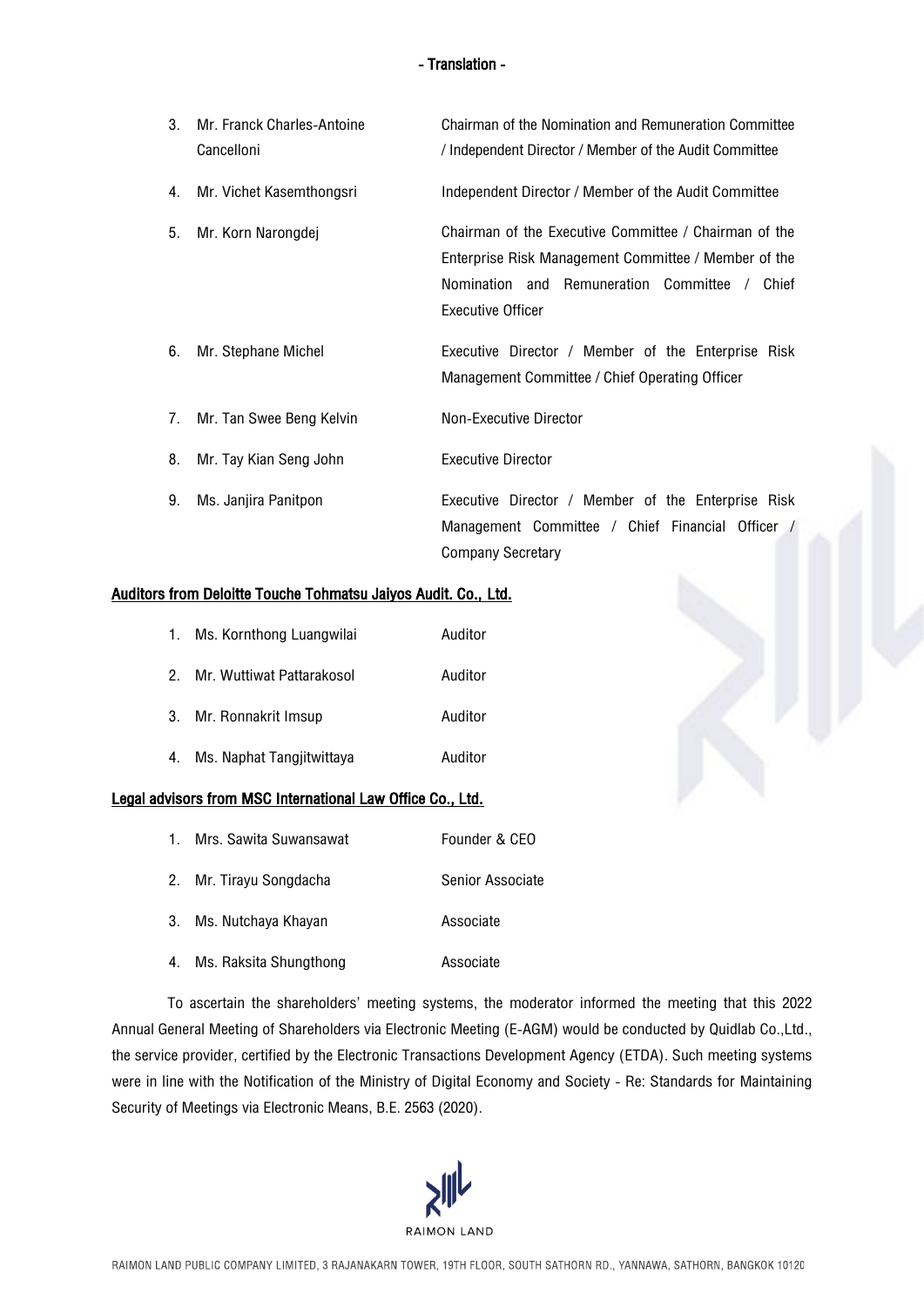In this regard, in order to ensure that the meeting would be in compliance with the corporate governance principles, the arrangement of agendas, the opportunity to ask or express suggestions, the vote methods and vote calculating methods, the moderator informed the meeting the following details:

## 1. The arrangement of agendas, the opportunity to ask or express the opinion.

This meeting would consider the agenda in order as prescribed in the invitation of the meeting, and there would be no alternating agenda. The Company would present information to support each agenda. During the meeting, the Company would give an opportunity to shareholders or proxy holders to ask questions or express opinions on the related agenda as deemed appropriate. Any shareholder or proxy holder, who was willing to ask questions or express opinions were requested to comply with the following methods:

## By sending a message (typing):

- If any attendee wishes to ask questions or express opinions, such attendee could press the chat box icon, then type messages (questions) he/she wishes to ask and press the 'Send' button in order to confirm the delivery of such message to the Company.
- Subsequently, the moderator would read questions of each shareholder in Chronological order. The Company would only respond to questions relating to such agenda. Questions which were not relevant to the particular agenda would be considered in the 'Other Matters' agenda as the previously-mentioned procedure. Before asking any question or expressing any opinion via the chat box, the attendee who wishes to ask questions or express opinions will be requested to introduce his name, surname and status and declared whether he attended the meeting in person or was a proxy holder. Therefore, the Company could accurately and completely record the minutes of the meeting.
- In the case where there were many questions submitted to the systems, the Company reserved its right to select some questions as deemed appropriate. And if there were certain questions to which the Company was unable to respond during the meeting due to the limitation of time, the Company would consider and disclose responses to those questions in the minutes of the meeting or on the Company's website.

Subsequently, the Company would let shareholders vote and have a resolution on each agenda. The Company would answer the shareholders' or proxy holders' questions after all information was completely presented in each agenda.

Any question or opinion which was not relevant to the agenda being considered, the attendee who wished to ask any question or express any opinion will be able to ask such question or express such opinion in the "Other Matters" ( Agenda 8) which would be carried out at the end of the meeting. Attendees were encouraged to precisely express the suggestion or ask the direct-to-the-point question

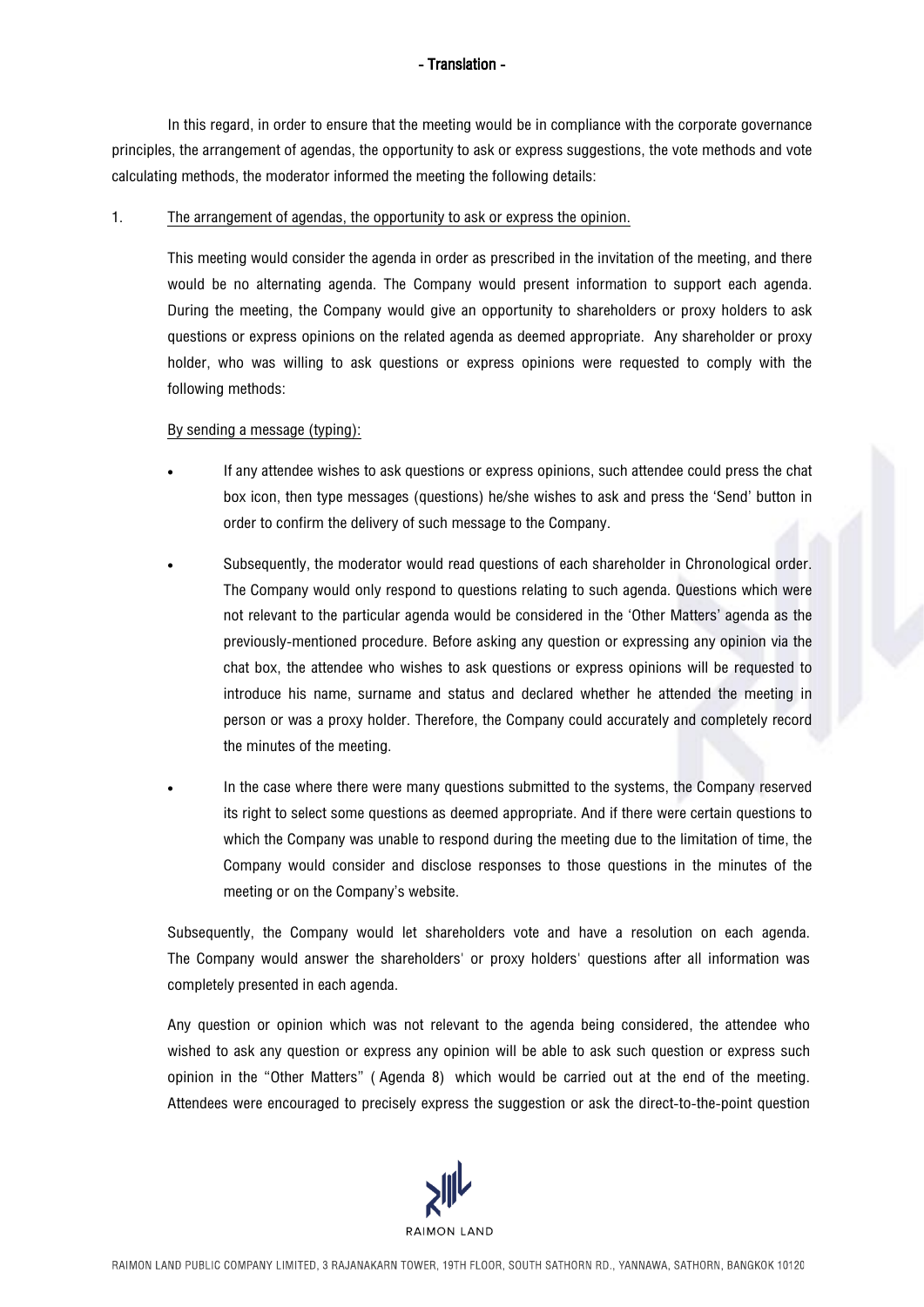and were refrained from repeating the same suggestion or the same question which had already been raised by other attendees in order to allow other attendees to exercise their rights.

For any shareholder who had sent inquiries, opinions or suggestions to the Company in advance before the date of the meeting, the Company would answer or clarify those questions to shareholders who had sent such inquiries in each agenda after the information was completely presented in each agenda.

## 2. Voting methods

- Since this meeting was convened via the electronic meeting only, there would be no printed ballots provided to shareholders.
- Before letting shareholders cast a vote on each agenda, the Chairman informed shareholders about resolutions and vote counting of each agenda. After shareholders and proxy holders were informed about the details of each agenda, the shareholders or proxy holders were required to comply with the voting methods that would subsequently be specified.
- The number of votes of each shareholder shall be in accordance with the number of shares held, where one share is equivalent to one vote.
- Voting in each agenda shall proceed openly. It shall not be that of secret voting. Shareholders or proxy holders shall only vote for either approve, disapprove or abstain. The vote casting cannot be divided into several parts (except for the voting made by a custodian that can divide their vote for either approve, disapprove, or abstention by its shareholding number.);
- In order to vote on each agenda, attendees, either shareholders attending the meeting in person or proxy holders in the form as prescribed by laws, shall comply with the following voting methods:
	- When the shareholders needed to cast the vote, they must click the 'Voting' menu, and the 'Check mark' would appear on the left-hand side on the menu bar to where the shareholders could click a button to vote.
	- The vote could be cast by pressing the button of approve, disapprove, or abstain and then pressing the 'Send' button. When the vote was already sent, the shareholder would be informed and confirmed by a pop-up message.
	- In case where shareholders who had got access to the system but hadn't clicked any button to cast their vote or didn't cast their vote within the specified period (1 minute per agenda), the system would automatically count their vote as "Approve".
	- The shareholders or proxy holders could vote or change their vote on any agenda until the meeting announced the closing of voting in each agenda.

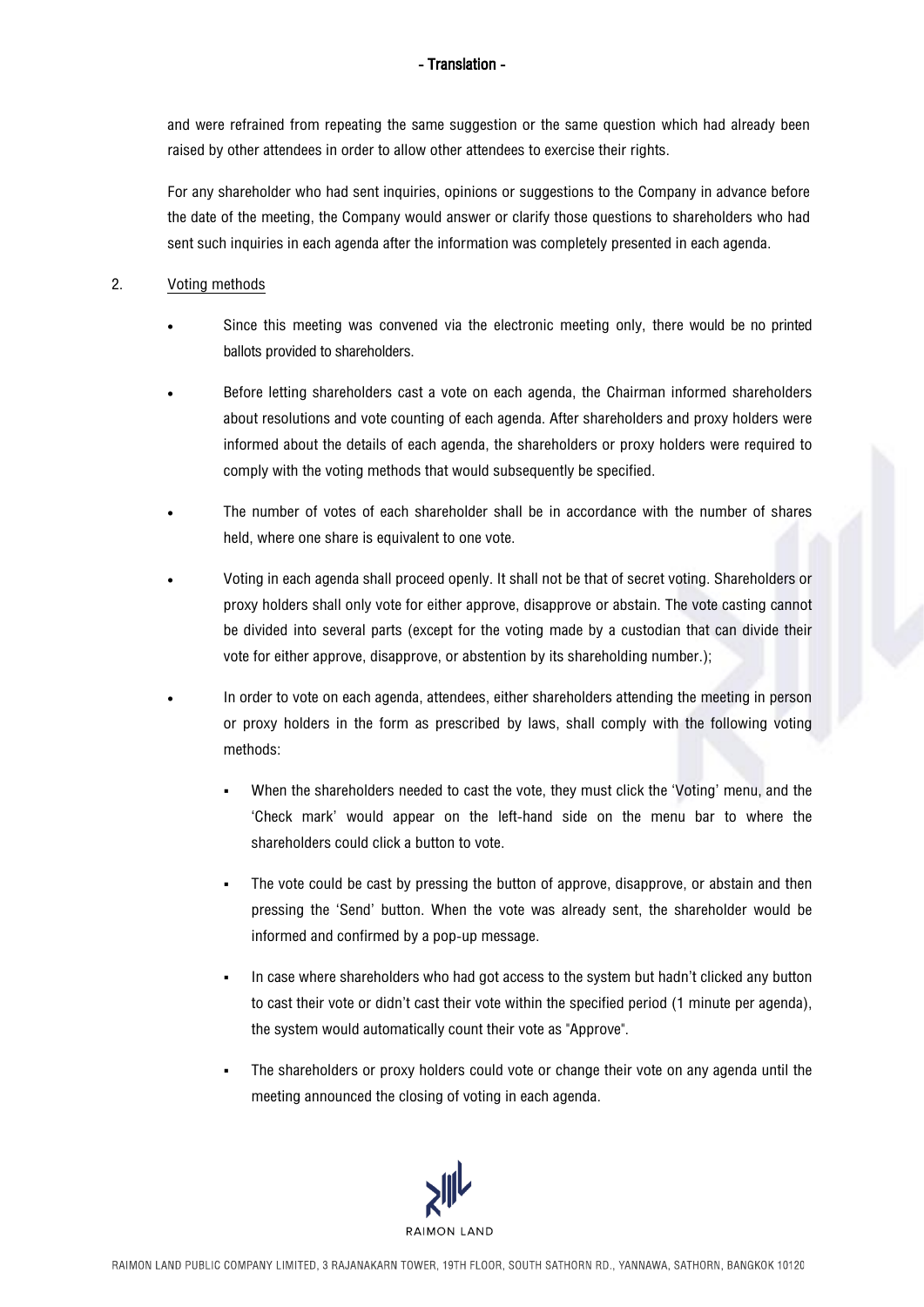If shareholders or proxy holders requested for the 'Username – Password' to attend the E-AGM and had been sent proxy form B. which already cast their vote, the system would not allow such shareholders or proxy holders to change any of vote of theirs. Therefore, the shareholders were able to watch the broadcasting meeting and ask any inquiry.

- For security reasons, each user could log in the system only once. If the attendee tried to log in the system on other equipment or on any other browser, the previous log-in would be automatically logged out.
- The Company informed shareholders that the shareholders shall not disclose their Username and Password to other persons.

## 3. Vote counting methods

- Article 39 of the Articles of Association of the Company provides that a general agenda shall be approved by a majority vote of total votes of shareholders attending the meeting and casting their vote. In a case of a tie, the Chairman shall have a casting vote.
- The calculation of votes in any agenda would be calculated from the vote of Disapprove and/or Abstention from the shareholders attending the meeting and deducting them from the totaling number of votes of the shareholders. The vote of Approve and the vote of the shareholders who did not vote in the specified period would be automatically considered and counted as "Approve".
- The system would collect votes by counting the total votes from those who had cast the votes through the E-Voting systems. In addition, the Company also collected votes from proxy holders who had voted through the proxy documents in advance.
- Any shareholder who had a special interest in any agenda would not have the right to vote on such agenda, except the agenda of the election of the director.
- The voting results would be resolved by the vote of 'approve', 'disapprove', and 'abstain'. Each agenda would represent the numbers of shares held by the recent numbers of attendees attending the meeting. Therefore, the number of attendees on any agenda might vary.
- When the voting results of any agenda were announced, that agenda would be considered as final.

## 4. Resolution and voting results

Vote counting in each agenda item as orderly laid out for such meeting was divided into 3 types as specified in the Public Limited Companies Act B.E. 2535 (1992) (including any amendment thereto) and the Articles of Association of the Company, of which details are as follows:

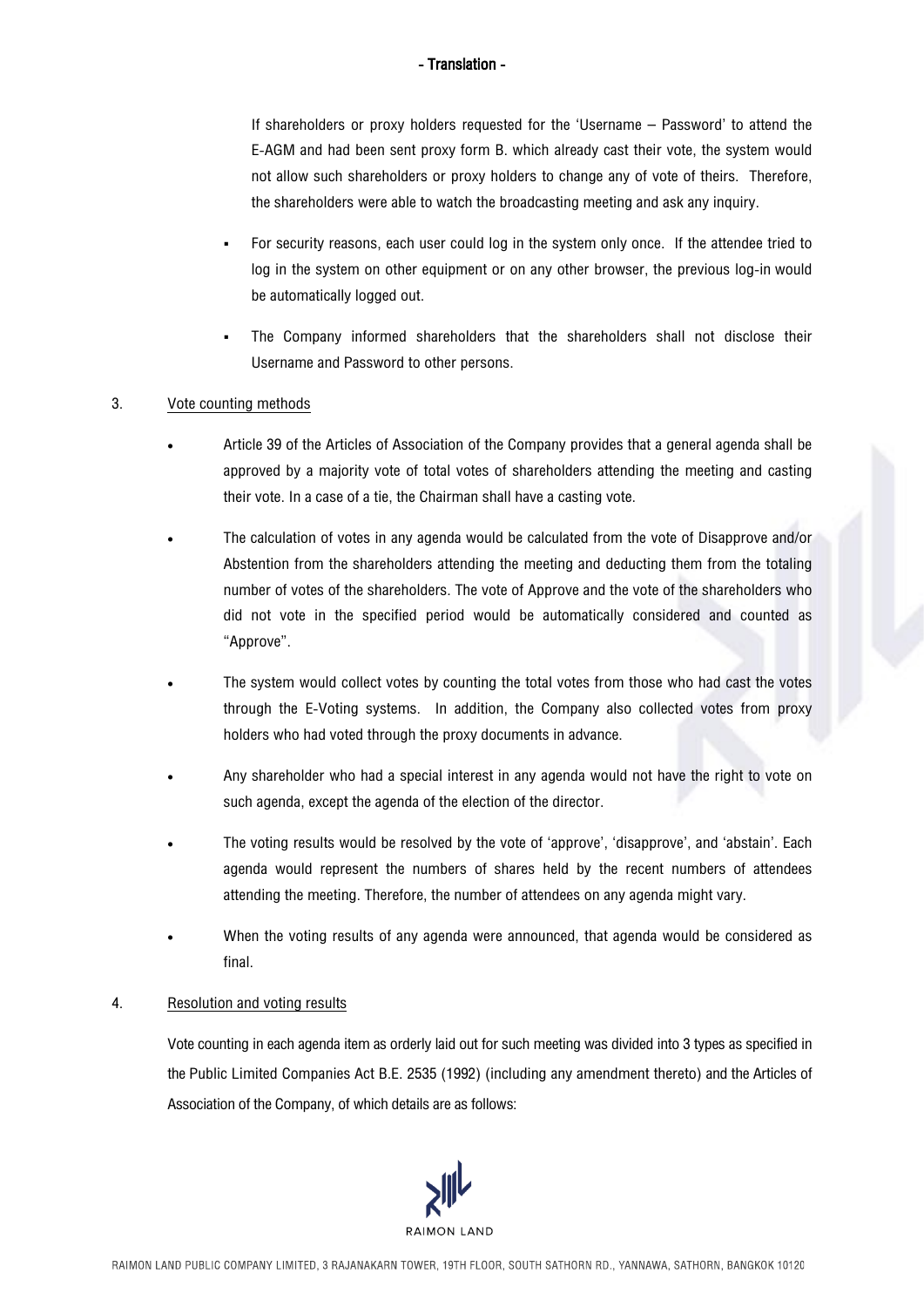- The agenda items which shall be passed by a majority vote of the shareholders attending the meeting and casting their vote, namely agenda items 2,3,4 and 6. The Company would count the vote only from the shareholders who cast the vote, Agree or Disagree, excluding the abstention in the vote calculation base.
- The agenda item which shall be passed by not less than two-thirds of the total votes cast by the shareholders attending the meeting, namely agenda item 5. The Company would count the vote only from the shareholders who attended the meeting, including the abstention in the vote calculation base.
- The agenda item which shall be passed by the votes of not less than three-fourths of the total votes cast by the shareholders attending the meeting and were entitled to vote, namely agenda item 7. The Company would count the vote only from the shareholders who attended the meeting and were entitled to vote, including the abstention in the vote calculation base.

In addition, the Chairman allowed the shareholders to make inquiries about the procedures of the meeting and the voting methods. However, no shareholder had any inquiry about such matters. Then, the Chairman preceded the meeting according to the meeting agenda as prescribed in the invitation of the meeting as follows:

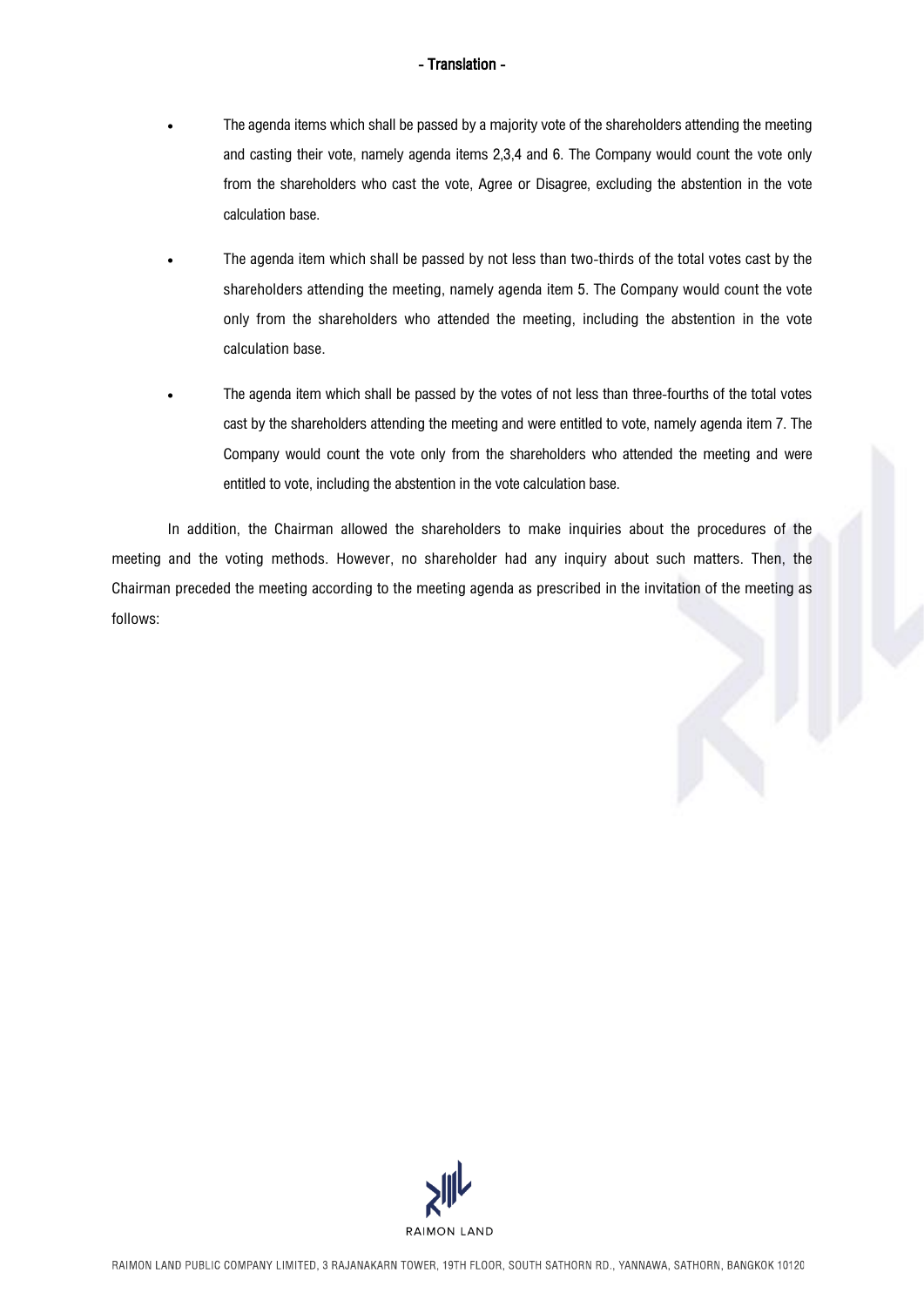# Agenda 1 To consider and acknowledge the Company's 2021 operational results of the Company and annual report of the Board of Directors.

The Chairman requested Mr. Korn Narongdej, Chief Executive Officer and Ms. Janjira Panitpon, Chief Financial Officer to present details of this agenda to the meeting.

The Chief Financial Officer informed the meeting that, in order to comply with Section 113 of the Public Limited Companies Act B.E. 2535 (1992) (including any amendment thereto) and Article 40 of the Articles of Association of the Company, the annual general meeting shall consider the report of the Board of Directors presenting the operational results of the Company in the previous year and shall prepare the Annual Report of the Board of Directors together with the notice calling the annual general meeting to inform the shareholders. The Company summarized the operational results and the important changes that had occurred during the fiscal year ended December 31, 2021, in the Annual Registration Statements/ Annual Report 2021 (Form 56-1 One Report) (QR Code format) as set out in Enclosure 1, which was delivered to all shareholders together with this invitation.

The Chief Executive Officer reported the Company's operating results for the year 2021 to the meeting of which details are as follows.

### Company's Achievements in 2021.

- At the 2021 year-end, the Company had the approximate total pre-sale from 3 projects as follows:
	- 1) The Estelle Phrom Phong Project by 50 percent.
	- 2) The Tait Sathorn 12 Project by 73 percent; and
	- 3) The One City Centre Project by 40 percent of "Letters of Intention".
- The Company completely closed the sales of the Lofts Silom Project and transferred ownership of the units to customers.
- The Company rebranded by changed its logo and strengthened its brand identity by enhancing its DNA, designing toward world-class architecture, expanding its customer base to a young generation group, and prioritizing customer services.
- The Company has cooperated with international business operators such as Ascott International Management (Thailand) Co., Ltd. to manage 2 projects namely, Somerset Riverside Project which has 52 rooms (now operating) and Lyf Riverside Project which has 71 rooms, which are expected to launch in the  $4^{\text{th}}$  quarter of 2022.

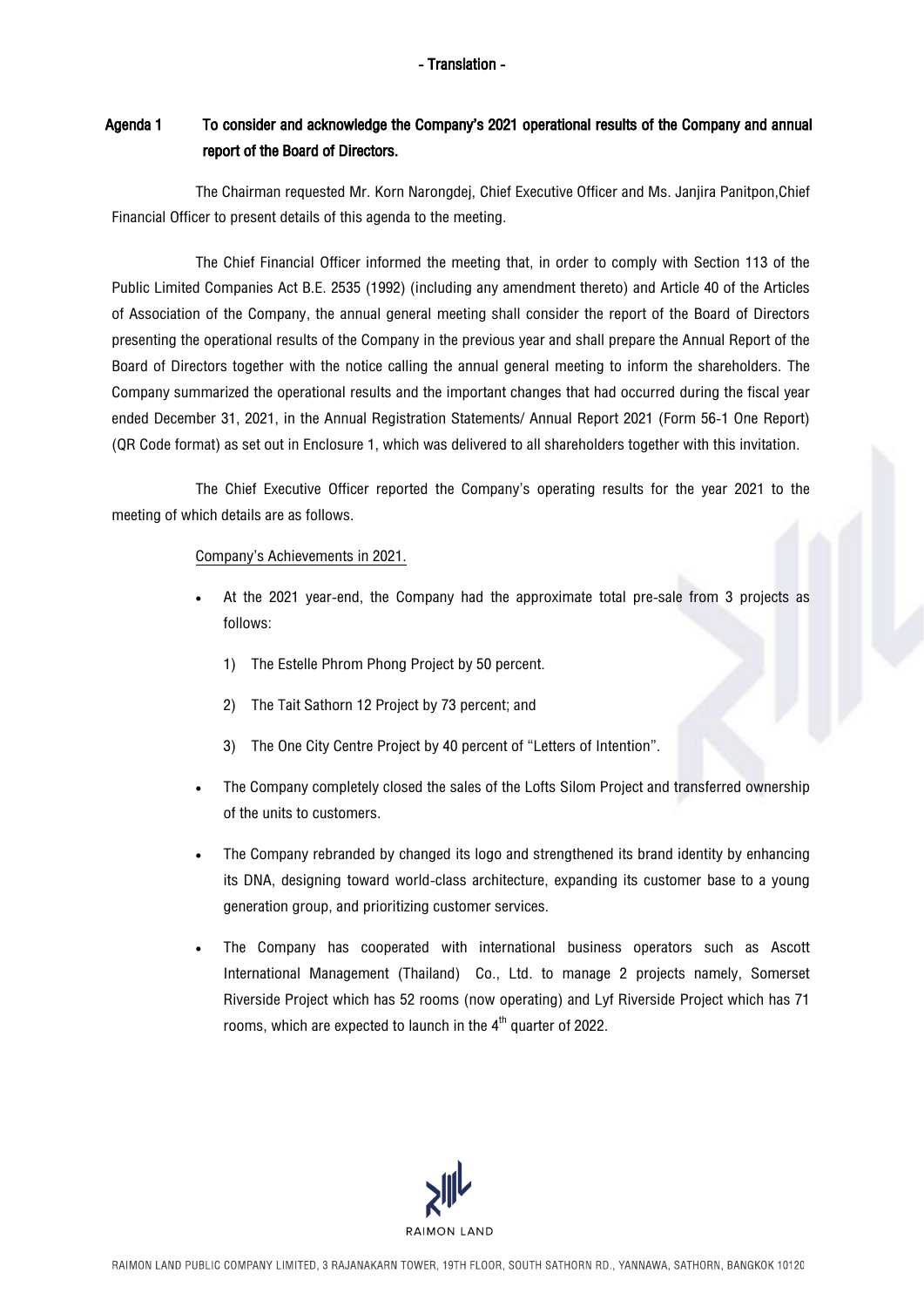• In relation to the progress of the Estelle Phrom Phong Project, construction is approximately 79 percent completed and the transfer of ownership of the units is expected to be launched in the 3<sup>rd</sup> quarter of 2022. In relation to the progress of the Tait Sathorn 12 Project, the construction is approximately 32 percent completed. In relation to One City Centre Project, the construction is approximately 65 percent completed.

## Operating Results and the Important Financial Information

- At the 2021 year-end, the Company's total revenues were THB 2,515 million, lower than those of the 2020 year-end which were THB 3,172 million (decreased of 21 percent). The main reason was that the Company did not launch any new projects in 2021 due to the Coronavirus 2019 (COVID-19) pandemic. Instead, the Company focused on selling the completely constructed condominiums of which ownership was available to be transferred to customers. The Company's other income increased to THB 326 million from THB 210 million, accounting for 55 percent.
- At the 2021 year-end, the Company had a decrease in revenue from selling real estate which was in the amount of THB 2,189 million (decreased of approximately 26 percent) since the Company has graduallybeen transferring ownership over completely constructed condominium to customers, and those projects were ended, in particular The River Project and the Lofts Silom Project. The gross profits in 2021 accounted for 21.2 percent (excluding extraordinary items), increasing 6.8 percent from those in 2020 which accounted for 14.4 percent. And the Company was able to reduce selling and management costs in the amount of THB 661 million, approximately accounting for 21 percent.
- At the 2021 year-end, the Company had a net loss in the amount of THB 453 million due to the cancelation of The Lofts Ratchathewi Project which had been affected by the COVID-19 pandemic. In addition, such a project was inconsistent with the business plans of the Company as in general.
- At the 2021 year-end, the Company had a backlog of approximately THB 5,452 million, consisting of The Estelle Phrom Phong project in the amount of THB 2,500 million, the Tait Sathorn 12 project in the amount of THB 2,891 million and other projects in the amount of THB 61 million.
- At the 2021 year-end, the Company had available units of condominiums to sell approximately THB 4,298 million, consisting of The Estelle Phrom Phong Project in the amount of THB 2,712 million, the Tait Sathorn 12 Project in the amount of THB 1,515 million and other projects in the amount of THB 71 million.

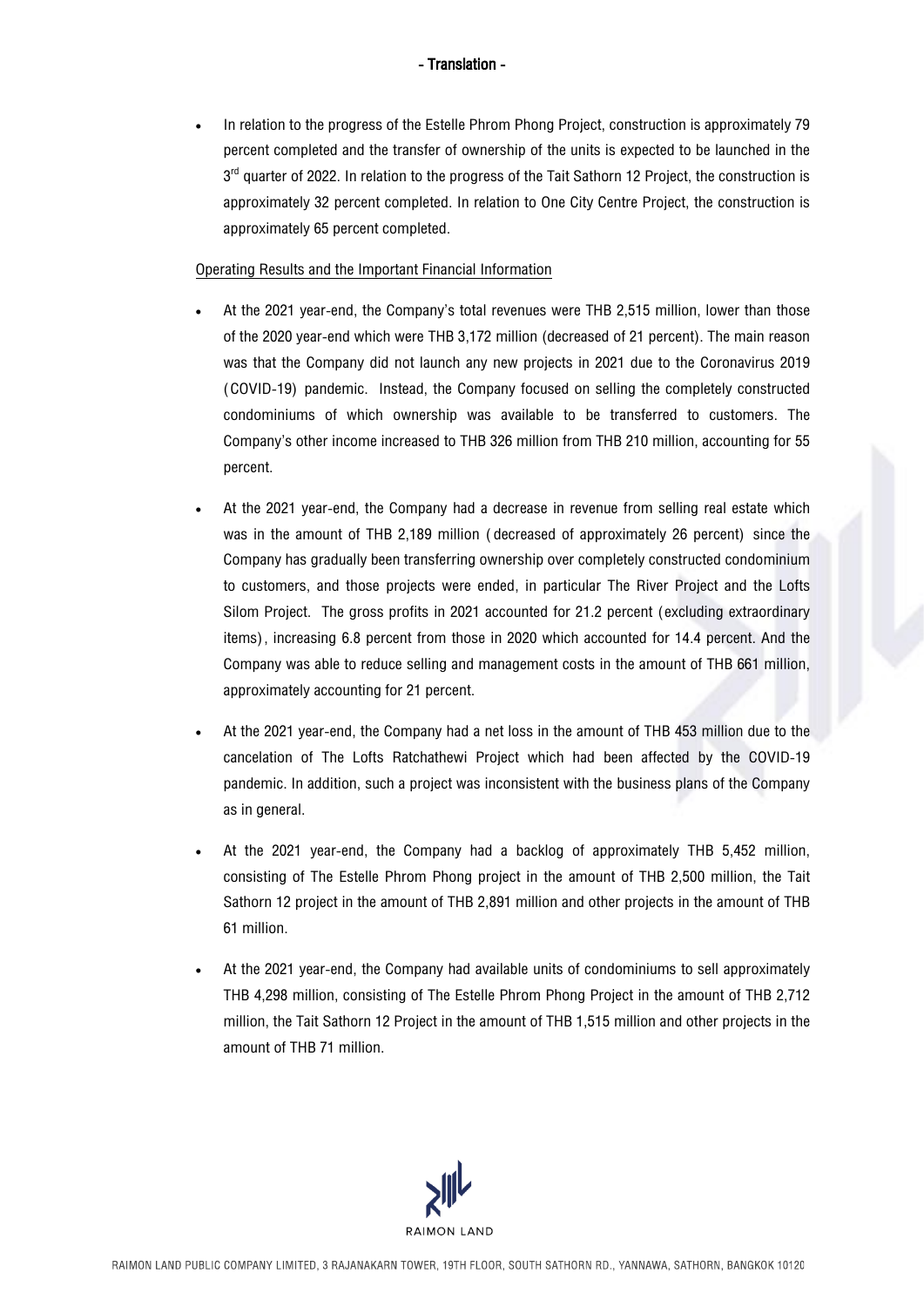### Progress of the under-construction projects

- The Estelle Phrom Phong Project: the completion of the construction accounted for 79 percent. The total value of the project is THB 5,200 million approximately. The transfer of ownership over the condominium with 146 units is expected to carry out in the  $3<sup>rd</sup>$  quarter of 2022. This project is a cooperation between Raimon Land and Tokyo Tatemono Asia.
- The Tait Sathorn 12 Project: the completion of the construction accounted for 32 percent. The value of the project is around THB 4,400 million with 235 units. This project is a cooperation between Raimon Land and Tokyo Tatemono Asia.
- The One City Centre Project: located in an area of approximately 6-0-31 rai. The rental spaces will be approximately 61,000 square meters of rental area. The completion of the construction accounts for 65 percent. The tenant project is expected to start operating in the  $1<sup>st</sup>$  quarter of 2023. This project is a cooperation between Raimon Land and Mitsubishi Estate Asia.

## Target of the business operation.

The Company will launch a new project namely, the Rosewood Residences Kamala which is the Stand-Alone project in the eastern coastal area of Phuket province. It will be the first Stand-Alone residence of Rosewood in the Asia Pacific Region, consisting of 14 luxurious villas. The pre-sale will commence in the year 2022.

### Business Outlook in 2022.

To operate the business of the Company, the Companyhas the business outlook in 2022 as follows:

### • Focusing on flexibility and adaptability

(1) To maintain the cash flow of the Company.

This is for the purpose of flexibility in operating the business as planned by the Company. Nowadays, the cash reserve of the Company is approximately THB 1,250 million.

(2) To generate sales and provide services through online channels.

Due to the current situation of the 2019 COVID-19 pandemic, the Company has developed more sales via online channels to facilitate customers who are unable to travel and visit the sales gallery; and

(3) To increase the use of technology in every aspect of work for flexibility and hygiene.

The Company has been increasing the use of technology in all aspects of work for flexibility and hygiene in every project, such as the One City Centre project that uses an untouched system to decrease the spread of COVID-19.

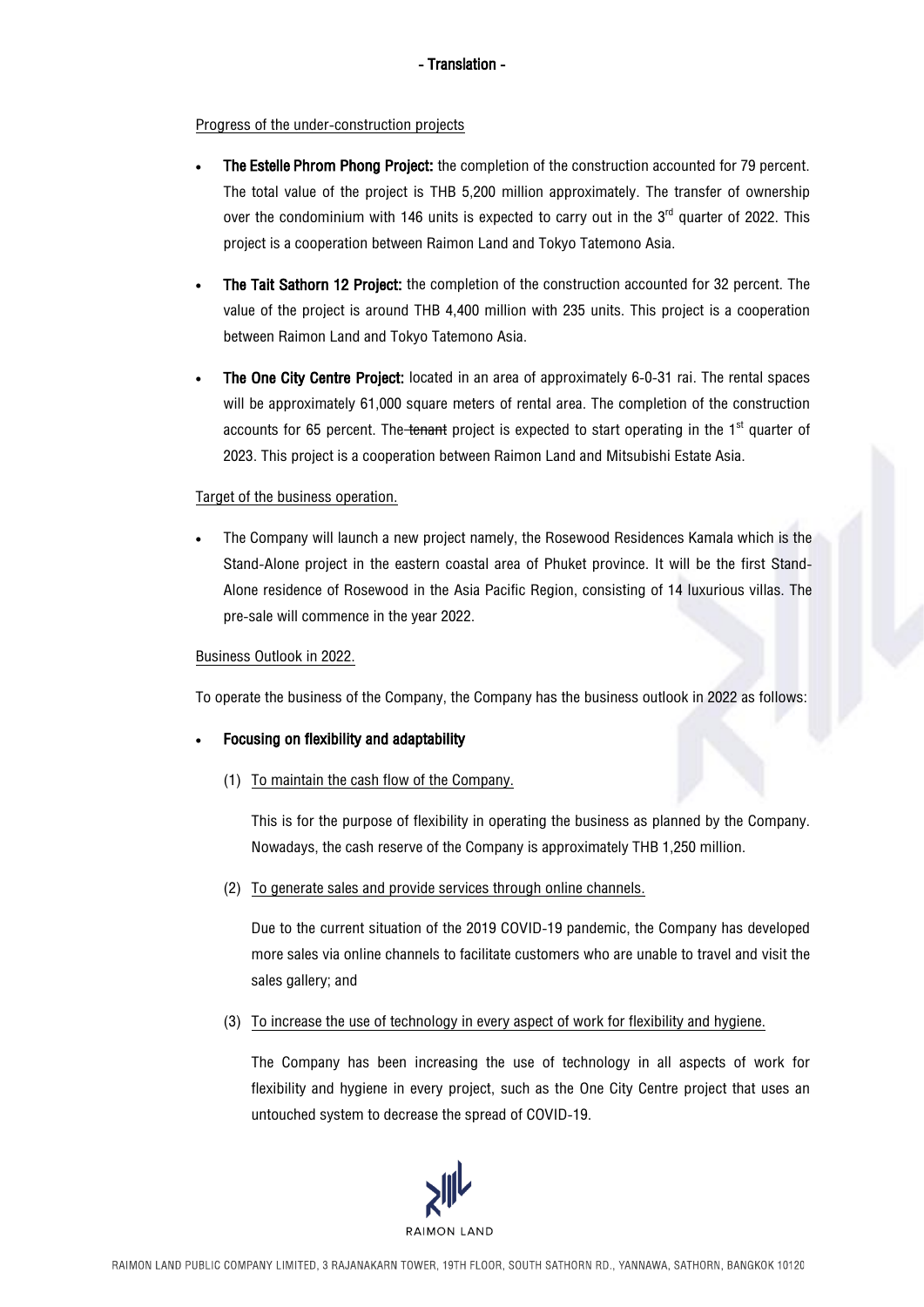- To maintain the profit margin, the Company managed its operating costs by decreasing the sale and management costs by approximately 21 percent compared to those of the year 2020.
- To maintain pre-sales levels, the Company would proceed as follows:
	- (1) To prepare the launch of several new projects:

In 2022, the Rosewood Residences Kamala Project and the Sukhumvit 38 Project will be launched in the middle of 2022.

(2) To rebrand the image of the Company and the image of the Projects to various media for more attractiveness:

This was to attract the young generation group of customers, since the new target customers of the Company are that of the young generation with high purchasing power.

(3) To increase sales via online channels and various partners.

## Guideline to operate business in 2022:

- In 2022, the Company sets a target to earn total revenue of approximately THB 2,200 million from transferring ownership over the condominium of The Estelle Phrom Phong Project. The Company also sets a target to earn a total sale of approximately THB 7,200 million, consisting of sales of the Estelle Phrom Phong Project, of the Tait Sathorn 12 Project, the Sukhumvit 38 Project and the Rosewood Residences Kamala Project.
- The Company continues to focus on its re-branding by expanding its younger customer base, prioritizing customer services, that of bringing new technologies into its projects for more flexibility, security as well as environmental sustainability. The Company also had a good design to create more uniqueness in Bangkok and Thailand.

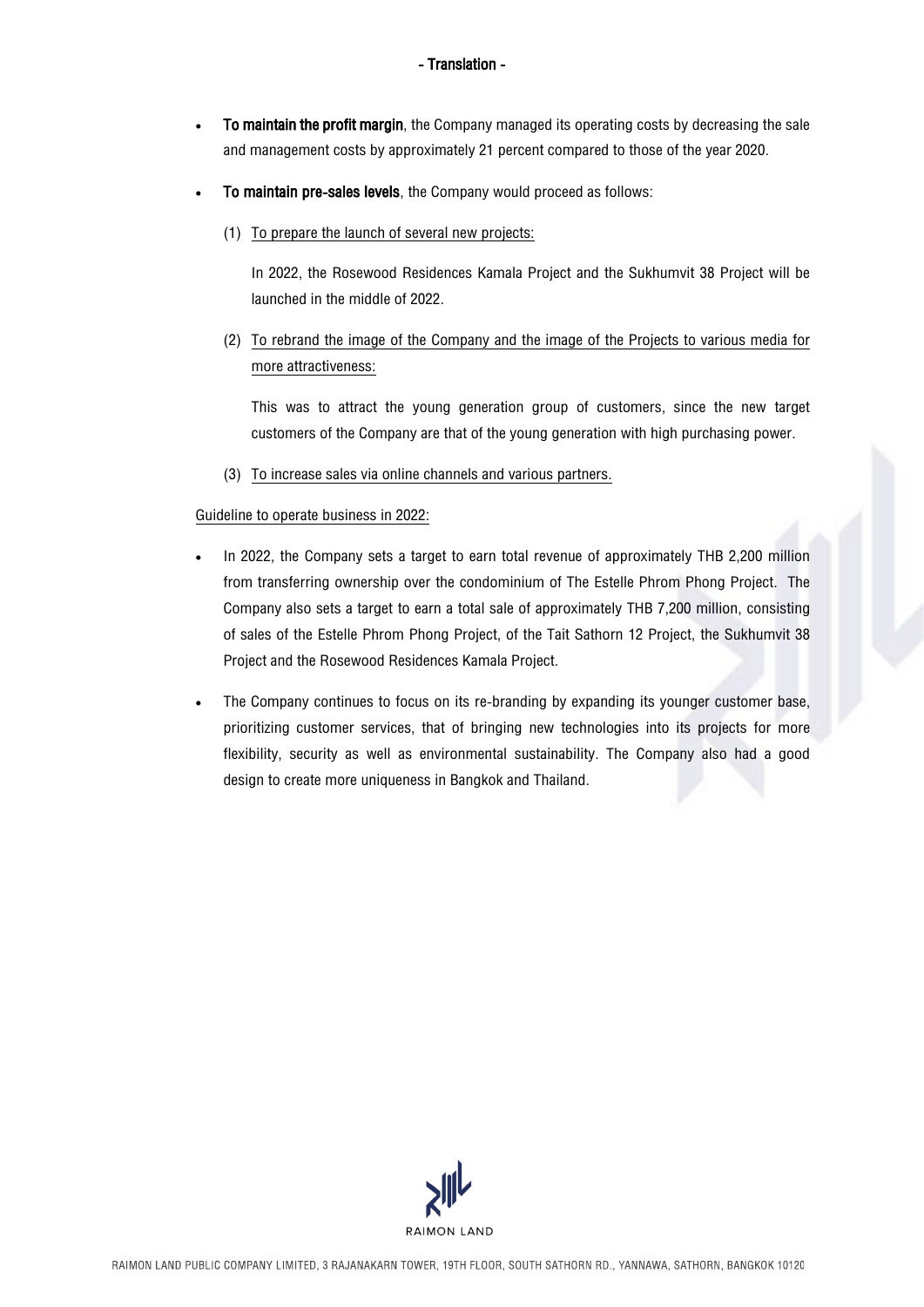- The Company's projects development plan is as follows:
	- (1) The Condominium Projects, which is the core business of the Company. The Company has planned to develop the Projects for investment for customers who purchase for residential purposes and customers who purchase for investment. In addition, the Company has collaborated with leading 5-star hotel brands to launch more branded residences.
	- (2) The horizontal real estate Projects namely, houses and villas. The Company plans to start the first Project in Phuket province within year 2022.
	- (3) The senior living Projects, the Company has been studying the feasibility and is being interested in developing such project because the Company sees it as a promising business channel and corresponds with the concept of living in the retirement age of urban people as informed to shareholders in the previous year.
	- (4) Office Project, the Company will have a fixed income from the office's rental fee from the One City Centre Project that will be officially launched in 2023.
	- (5) Hotel and Service Apartment Projects namely, the Somerset Riverside Project.
	- (6) Data Center Business, which is a business with a lot of growth due to the COVID-19 pandemic. It will be the Company's new business.
- For the future revenue recognition plan of the Company from 2022 to 2026, the Company has set a future revenue target of approximately THB 32,000 million. It will be the revenue from Rosewood Residences Kamala Project, Sukhumvit 38 Project (Phase 1), Sukhumvit 38 Project (Phase 2), Projects in mid-Sukhumvit, and the project of residences in Bangkok and perimeter. In addition, the Company plans to develop the villa projects in Phuket province.
- Data Center Business.

Mr. Stephane Michel, the Chief Operating Officer, informed the meeting that, nowadays, "Data" is the foundation of the modern world i.e., cloud service, streaming, e-commerce, etc. The data center business is an important part of developing the real estate and technology industries. It was a well-growing business and much quicker than traditional real estate development. Furthermore, the data center business gained global attention, leading that the Company with multiple insight experiences maygain more competitive advantages.

The Company invested in Nautilus Data Technologies, which is a leader in the field of environmentally friendly data center technology, whereby a group of investors consisting of Emerson Collective, Morrison & Co, The Mancal Group and Keppel Corporation etc. As a result of this business collaboration, the Company would be able to increase its various values and develop its data center business capability with various services, including the Hyper Scaler level.

Currently, the Company is in negotiation with various leading companies to assist in the operational management of the luxury real-estate business. Overall, the Company maintained its original business operations but expanded into other businesses to support the needs of its current customers.

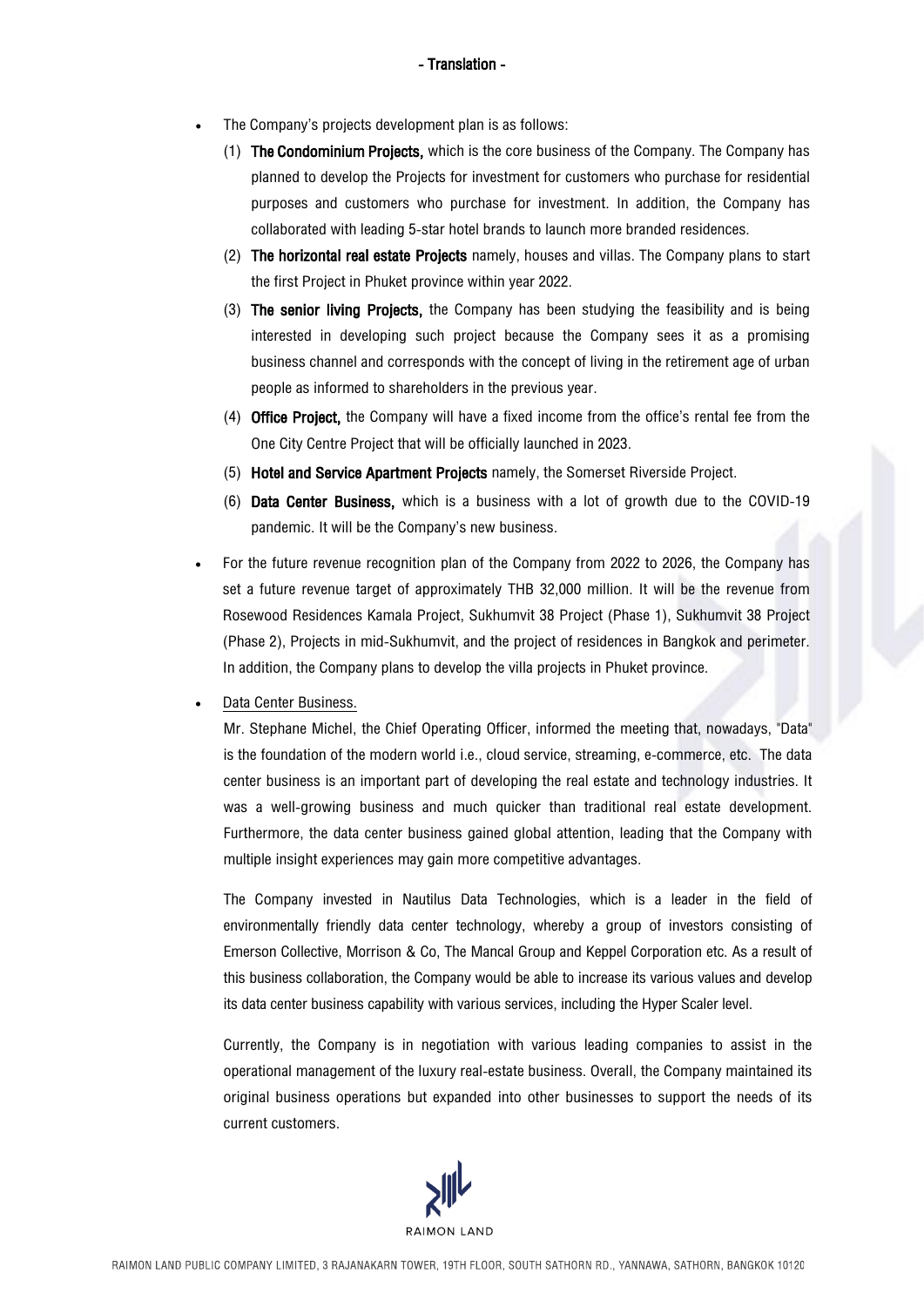- In this regard, the Chief Executive Officer further informed the meeting that the Company had expected that its revenue in 2022 - 2026 will come from the Company's business operations as follows:
	- (1) The main source of revenue in 2022: The Company sets a target to generate revenue in the amount of approximately THB 2,200 million of which 98 percent will come from the residential real estate business, and another 2 percent from other sources of revenues.
	- (2) The main source of revenue between 2023 2024: The Company sets a target to generate revenue in the amount of approximately THB 5,200 million by the middle of 2023 of which 86 percent will come from residential real estate business, 13 percent from office rental business and 1 percent from the hotel business.
	- (3) The main source of revenue between 2025 2026: The Company sets a target to generate revenue in the amount of approximately THB 13,400 million of which 92 percent will come from residential real estate business, 7.5 percent from office rental business, and 0.5 percent from the hotel business.

In addition, the Chief Executive Officer informed the meeting on the issue of the anti-corruption policy. The Company earned its renewal certification at the meeting of the Coalition Committee on 7 February 2020. The certification is valid for 3 years, which is currently in effect. Furthermore, the Company informed to the meeting that, to be in compliance with the corporate governance, the Company communicated with its new employees on the issue of its policy, its anti-corruption guideline, and its business ethics including enhancing better understanding of the compliance of the anti-corruption policy and other relevant practices. The Company reviewed the policy and relevant practices of the Company's anti-corruption for more efficiency.

Then, the moderator allowed the shareholders to express their opinions and make inquiries about the agenda. A few shareholders have expressed their opinions and made inquiries. Such opinions, inquiries and responses to the inquiries were summarized at the end of this agenda below.

### Agenda 1 Inquiries/ Opinions / Responses

| Shareholder No. 1              | When will the Company launch its Data Center business?              |
|--------------------------------|---------------------------------------------------------------------|
| (Submitted by Typing process)  |                                                                     |
| Mr. Stephane Michel            | The Company expects that the construction will begin around the end |
| <b>Chief Operating Officer</b> | of the year 2022.                                                   |

Remark This agenda was for acknowledgment and no casting of the vote was required

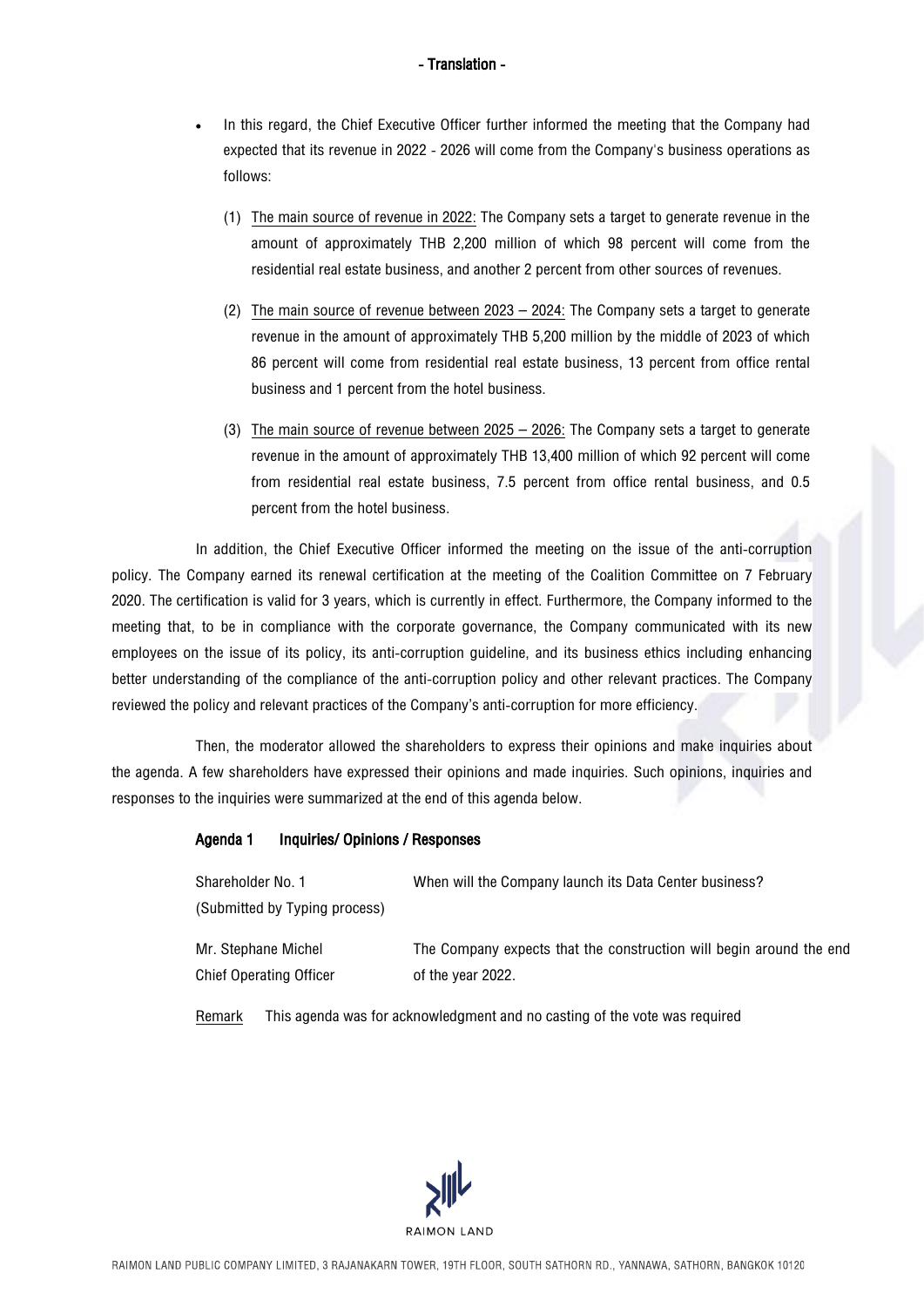# Agenda 2 To consider and approve the Financial Statements of the Company for the year ended December 31, 2021, which have been audited by the Company's certified public accountant.

The Chairman requested Ms. Janjira Panitpon, Chief Financial Officer, to present the details of this agenda to the meeting.

The Chief Financial Officer informed the meeting that, according to Section 56 of the Securities and Exchange Act B.E. 2535 (1992) (including any amendment thereto) which is in line withClause 3 of the Regulation of the Stock Exchange of Thailand - Re: Preparation and Submission of Financial Statements and Reports on Financial and Non-Financial Information of Listed Company B.E. 2560 (2017), and Section 112 of the Public Limited Companies Act B.E. 2535 (1992) (including any amendment thereto) and Article 43 of the Articles of Association of the Company, the Company shall prepare the statements of financial position and the statements of comprehensive income as of the end of the accounting period of the Company, and shall purpose those statements to shareholders for their approval at the annual general meeting of shareholders. Prior to this, those statements shall initially be audited by the auditors.

In this regard, the Company had prepared the statements of financial position and the statements of comprehensive income of the Company for the fiscal year ended December 31, 2021, which were audited by a certified public accountant, namely Deloitte Touche Tohmatsu Jaiyos Audit Co., Ltd., reviewed by the Audit Committee, and approved by the Board of Directors of which details are set out in section 3 of the Financial Statements, comprising of "Report of The Independent Certified Public Accountants", "the Financial Statements of the year 2021" and "Notes to the Financial Statements", the details are disclosed in the Annual Registration Statements/ Annual Report (Form 56-1 One report) (QR Code) which has been delivered to all shareholders together with the invitation to this Meeting.

The significant details of the financial statements are summarized as follows:

| (Unit: THB mn)                       | <b>Consolidated FS</b> |            | Changes | <b>Separate FS</b> |             | Changes       |
|--------------------------------------|------------------------|------------|---------|--------------------|-------------|---------------|
|                                      | 2021                   | 2020       | $\%$    | 2021               | 2020        | $\frac{9}{6}$ |
| Revenue from sales of real estate    | 2,188.7                | 2,961.1    | (26.1)  | 173.2              | 189.5       | (8.6)         |
| Total revenue                        | 2,514.6                | 3,171.5    | (20.7)  | 832.7              | 431.5       | 93.0          |
| <b>Total expenses</b>                | 2,705.7                | 3,627.0    | (25.4)  | 976.2              | 816.0       | 19.6          |
| <b>EBIT</b>                          | (191.1)                | (455.5)    | 58.0    | (143.5)            | (384.5)     | 62.7          |
| Net financial cost                   | 160.0                  | 192.4      | (16.8)  | 129.4              | 113.1       | 14.4          |
| Income tax expenses (income)         | 73.0                   | 45.3       | 61.4    | (1.2)              | (0.4)       | 231.2         |
| Profit (loss) for the year           | (452.7)                | (724.4)    | 37.5    | (284.6)            | (849.8)     | 66.5          |
| <b>Equity holders of the Company</b> | (452.7)                | (718.3)    | 37.0    | (284.6)            | (849.8)     | 66.5          |
| Gross profit margin RE (%)           | 16.1%                  | 14.3%      | 12.1    | $(8.5\%)$          | $(16.8\%)$  | 99.5          |
| Net profit margin (%)                | $(18.0\%)$             | $(22.8\%)$ | 21.2    | $(34.2\%)$         | $(196.9\%)$ | 82.6          |

## Statement of comprehensive income

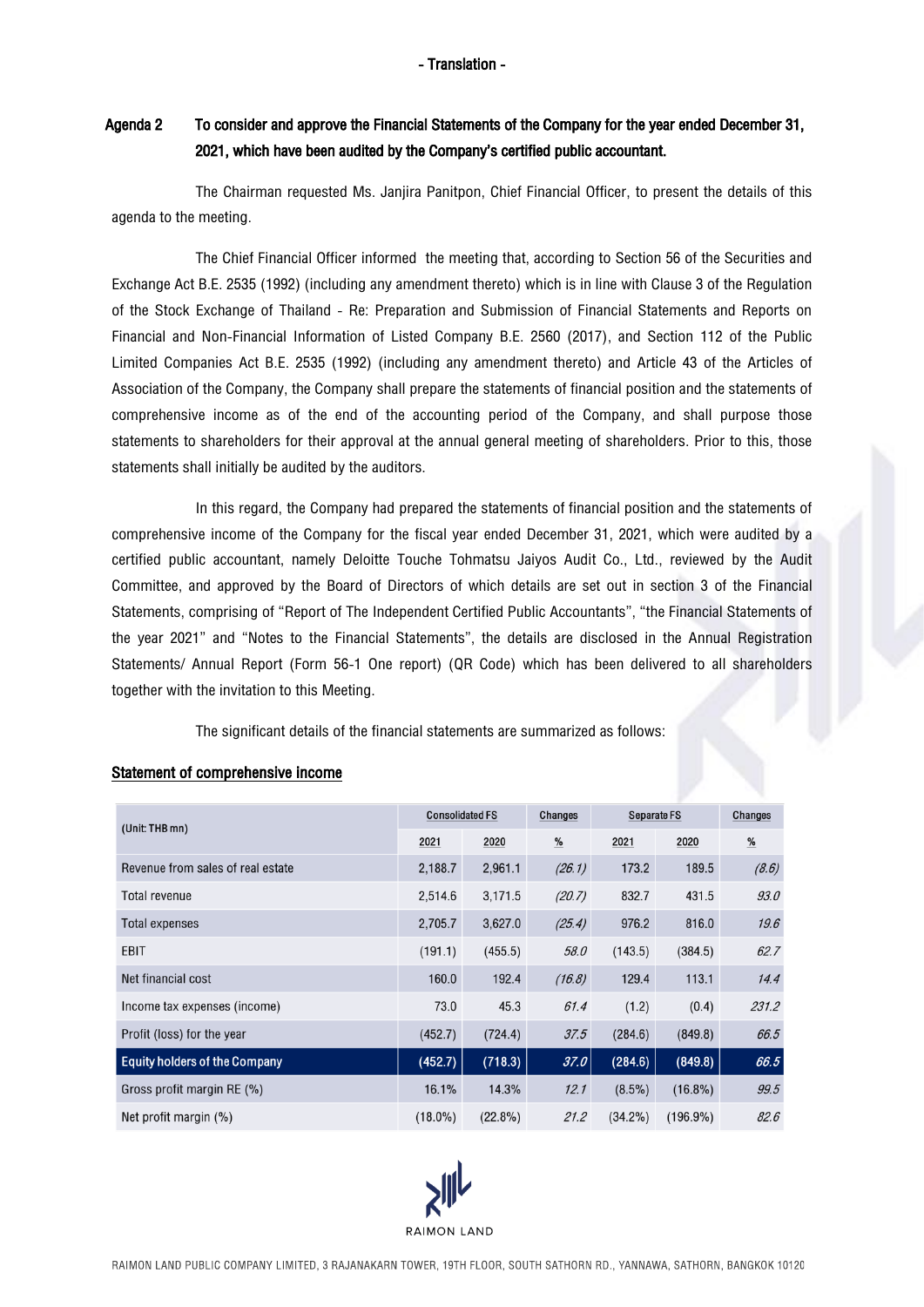## Statement of Financial Position – Assets

| (Unit: THB mn)                            | <b>Consolidated FS</b> |         | Changes                | <b>Separate FS</b> |         | Changes       |
|-------------------------------------------|------------------------|---------|------------------------|--------------------|---------|---------------|
|                                           | 2021                   | 2020    | $\frac{\mathbf{0}}{2}$ | 2021               | 2020    | $\frac{9}{6}$ |
| Cash, cash equivalents and S-T investment | 1,250.4                | 210.2   | 495.0                  | 377.7              | 69.2    | 445.7         |
| Project development cost                  | 1.904.4                | 3,254.5 | (41.5)                 | 20.4               | 208.9   | (90.3)        |
| Other current assets                      | 251.0                  | 138.1   | 81.8                   | 1,555.3            | 644.7   | 141.2         |
| Property, plant and equipment*            | 2.491.2                | 2.486.0 | 0.2                    | 29.8               | 42.8    | (30.5)        |
| Other non-current assets                  | 3.554.2                | 3.282.9 | 8.3                    | 6,611.1            | 8,241.6 | (19.8)        |
| <b>Total assets</b>                       | 9,451.1                | 9,371.5 | 0.8                    | 8,594.2            | 9,207.3 | (6.7)         |

\*Property, plant and equipment includes Investment properties, Leasehold right and Land awaiting development

## Statement of Financial Position – Liabilities

|                              | <b>Consolidated FS</b> |         | Changes | Separate FS |         | Changes |
|------------------------------|------------------------|---------|---------|-------------|---------|---------|
| (Unit: THB mn)               | 2021                   | 2020    | %       | 2021        | 2020    | %       |
| Interest-bearing liabilities | 3.689.2                | 3.177.1 | 16.1    | 3.421.3     | 3.739.2 | (8.5)   |
| Other liabilities            | 1.185.3                | 1.170.6 | 1.3     | 156.4       | 176.9   | (11.6)  |
| <b>Total Liabilities</b>     | 4,874.5                | 4,347.7 | 12.1    | 3,577.7     | 3,916.0 | (8.6)   |

## Statement of financial position - shareholder's equity

| (Unit: THB mn)                             | <b>Consolidated FS</b> |         | Changes                  | Separate FS |                          | Changes       |
|--------------------------------------------|------------------------|---------|--------------------------|-------------|--------------------------|---------------|
|                                            | 2021                   | 2020    | %                        | 2021        | 2020                     | $\frac{9}{6}$ |
| Issued and fully paid-up share capital     | 4,172.5                | 4.172.5 | $\overline{\phantom{a}}$ | 4.172.5     | 4.172.5                  |               |
| Share Premium                              | 167.3                  | 167.3   | $\overline{\phantom{0}}$ | 167.3       | 167.3                    |               |
| Retained earnings                          | 818.5                  | 1.261.4 | (35.1)                   | 647.8       | 922.6                    | (29.8)        |
| *Other components                          | (584.0)                | (579.6) | (0.8)                    | 28.9        | 28.9                     |               |
| Non-controlling interests                  | 2.4                    | 2.4     | $\overline{\phantom{0}}$ |             | $\overline{\phantom{0}}$ |               |
| Total shareholders' equity                 | 4,576.5                | 5,023.8 | (8.9)                    | 5,016.5     | 5,291.3                  | (5.2)         |
| Total liabilities and shareholders' equity | 9,451.1                | 9,371.5 | (0.8)                    | 8,594.2     | 9,207.3                  | (6.7)         |

\*Other components are deficit on change in shareholding portion in subsidiaries, Surplus on expired warrants transactions, and oher components of shareholders' equity

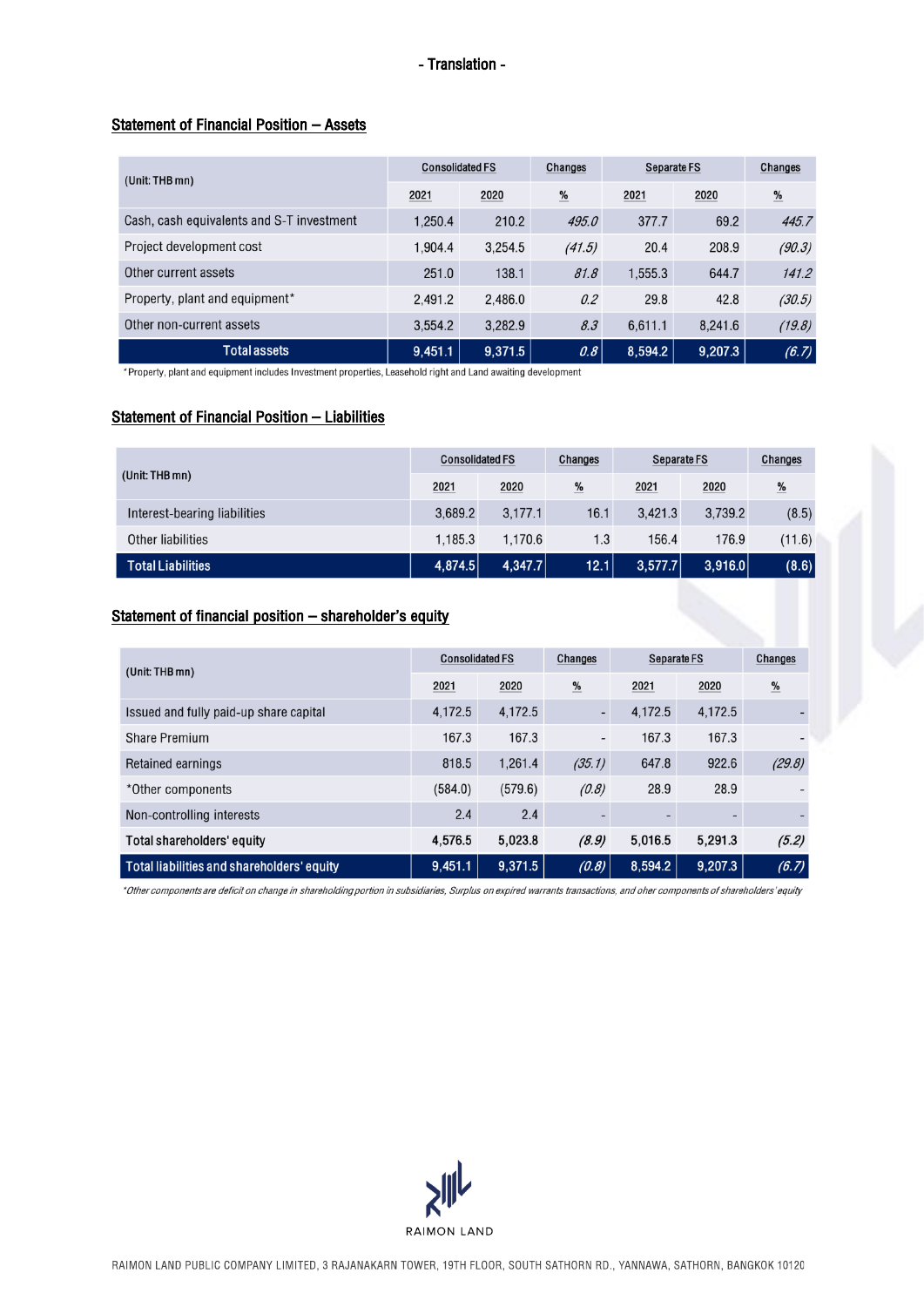



Then, the moderator allowed the shareholders to express opinions and make inquiries about the agenda. However, no shareholders expressed any opinion or made any inquiry. Therefore, the Chairman requested the meeting to cast a vote on this agenda of which resolution shall be passed by a majority vote of total votes of shareholders attending the meeting and casting their votes, excluding abstention in the calculation base.

# Resolution The meeting resolved to approve the Financial Statements of the Company for the year ended December 31, 2021, which have been audited by the Company's certified public accountant, with the following voting results:

| <b>Shareholders voting</b> | <b>Number of Votes</b> | Percentage |
|----------------------------|------------------------|------------|
| Approval                   | 2,784,422,691          | 99.1807    |
| Disapproval                | 23,000,000             | 0.8193     |
| Abstention                 | 500,000                |            |
| Total 47 persons           | 2,807,922,691          | 100,0000   |

### Remark

• During the consideration of this agenda, there were 3 additional shareholders attending the meeting from the commencement of the meeting, who aggregately held 24,150,300 shares. Therefore, there were 9 shareholders attending the meeting in person and 38 proxy holders, totaling 47 persons, representing a total of 2,807,922,691 shares or 67.2962 percent of the Company's issued and paid-up shares.

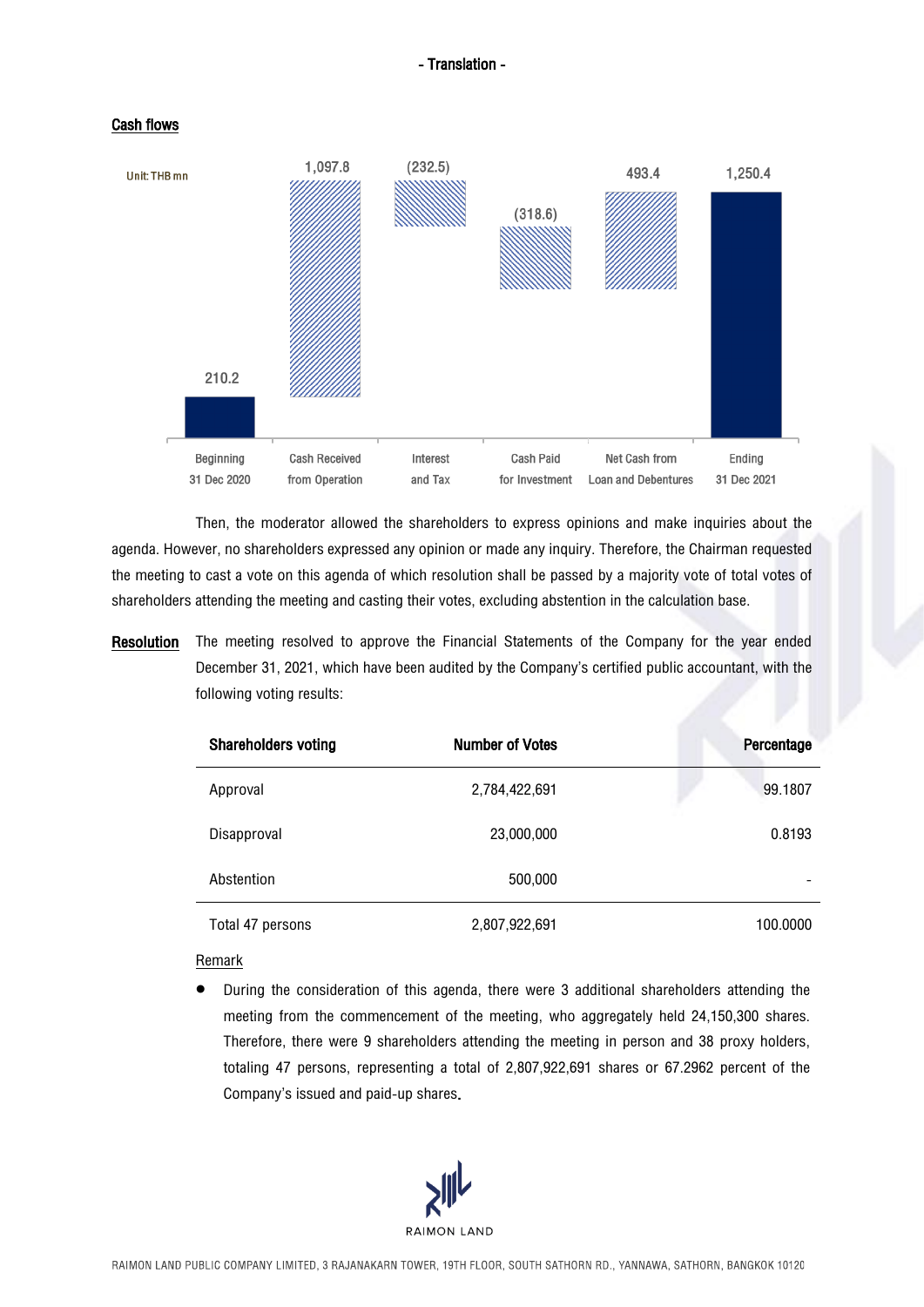## Agenda 3 To consider and approve the non-appropriation of profits as a legal reserve and no dividend payments from the Company's business operational results for the fiscal year ended December 31, 2021.

The Chairman requested Ms. Janjira Panitpon, the Secretary, to present details of this agenda to the meeting.

The Secretary informed the meeting that, according to Section 116 of the Public Limited Companies Act B.E. 2535 (1992) (including any amendment thereto) and Article 46 of the Articles of Association of the Company, the Company must allocate part of the annual net profit as a reserve fund in an amount of not less than 5 percent of the annual net profit less the sum of accumulated losses brought forward (if any) until the reserve fund amounts to not less than 10 percent of the registered capital of the Company, unless the Articles of Association of the Company or other law requires for a greater amount of the reserve fund.

The registered capital of the Company is currently THB 4,172,484,127, and the legal reserve before the appropriation is in the amount of THB 134,000,000, or equivalent to 3.21 percent of the Company's registered capital which is still less than 10 percent of the registered capital. However, the Company reports a net loss of THB 284,560,860 in the fiscal year ended December 31, 2021 as shown in the Company's separate financial statements. Therefore, the Company has considered the non-appropriation of the legal reserve for the year 2021.

In addition, Based on Section 115 of the Public Limited Companies Act B.E. 2535 (1992) (including any amendment thereto) and Article 45 of the Articles of Association of the Company, no dividend shall be paid out of funds other than profits. And in the case where the Company still sustains retained loss, no dividend shall be paid. Moreover, the Company has the policy to pay dividends not more than 50 percent of the net profit shown in the separate financial statements after the deduction of income tax and all appropriation to legal reserves when the Company has profits and no retained loss.

In this regard, the Company has a net loss according to the Company's separate financial statements for the fiscal year ended December 31, 2021, in the amount of THB 284,560,860. Therefore, the Company should reserve the cash flow for its business operation, investment, and any other situation that may be arisen and it is deemed appropriate to propose to the 2022 Annual General Meeting of Shareholders to consider and approve to not pay the dividend from the Company's operating result for the fiscal year ended December 31, 2021 to the shareholders as previously approved by the Board of Directors' Meeting No. 2/2022, convened on February 28, 2022.

Then, the moderator allowed the shareholders to express opinions and make inquiries about the agenda. However, no shareholders expressed any opinions or made any inquiries. The Chairman requested the meeting to cast a vote on this agenda of which resolution shall be passed by a majority vote of total votes of shareholders attending the meeting and casting their votes, excluding abstention in the calculation base.

Resolution The meeting resolved to approve the non-appropriation of profits as a legal reserve and no dividend payments from the Company's business operational results for the fiscal year ended December 31, 2021 with the following voting results:

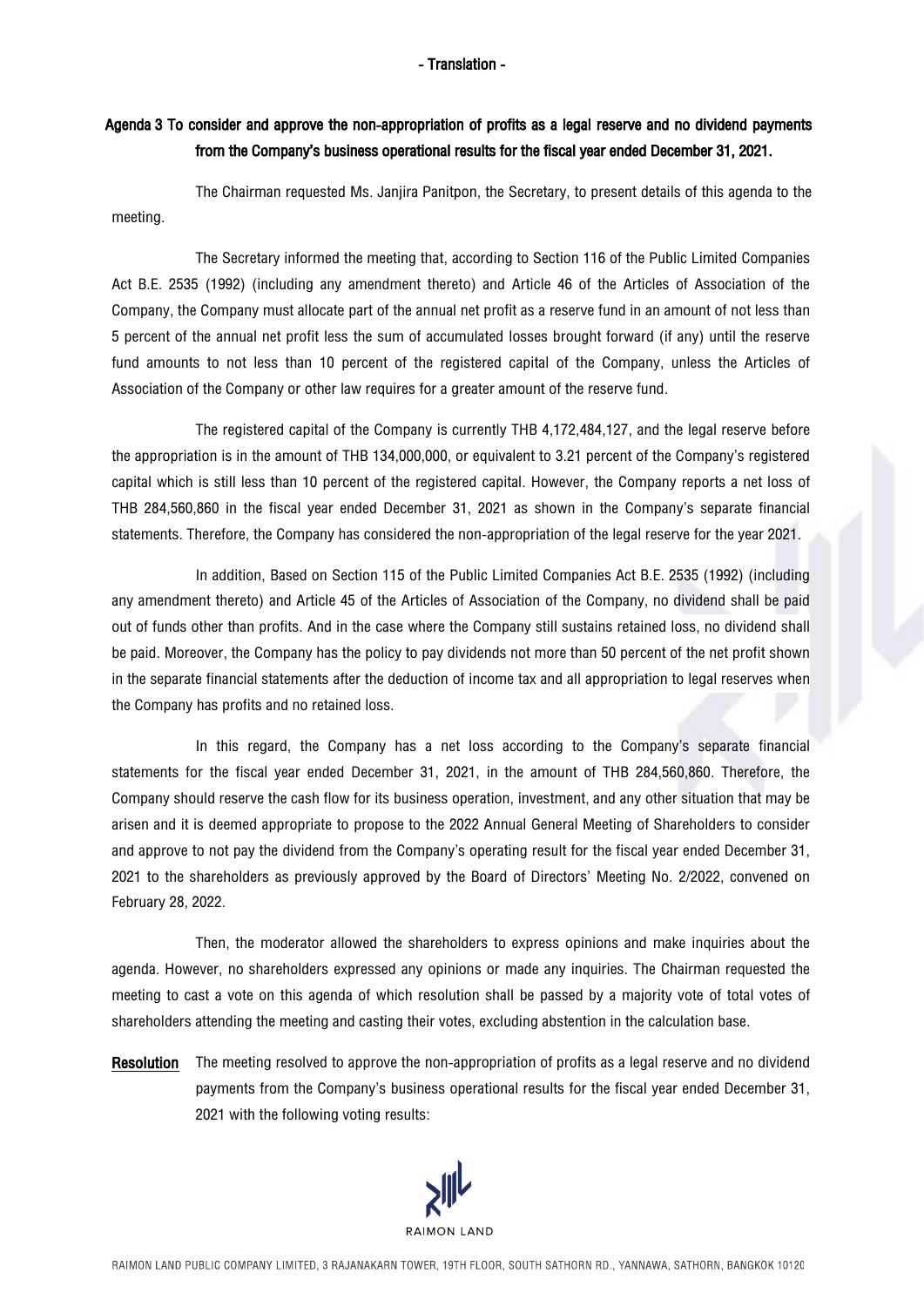| <b>Shareholders voting</b> | <b>Number of Votes</b> | Percentage |
|----------------------------|------------------------|------------|
| Approval                   | 2,803,959,091          | 100,0000   |
| Disapproval                | 0                      | 0.0000     |
| Abstention                 | 3,963,600              |            |
| Total 47 persons           | 2,807,922,691          | 100,0000   |

# Agenda 4 To consider and approve the re-election of the directors who are due to retire by rotation to be the directors of the Company for another term.

The Chairman informed the meeting that, to be in compliance with the good corporate governance, prior to the consideration of this agenda, the Chairman requested the directors attending the meeting who must retire by rotation, namely (1) Mr. Tan Swee Beng Kelvin (2) Mr. Tay Kian Seng John and (3) Ms. Janjira Panitpon to leave the meeting room during the consideration of this agenda. Then, The Chairman requested Ms. Natchanan Liangarunwong, the moderator, to present the details of this agenda to the meeting.

The moderator informed the meeting that, according to Section 71 paragraph 2 of the Public Limited Companies Act B.E. 2535 (1992) (including any amendment thereto) and Article 16 of the Articles of Association of the Company, at every annual general shareholder meeting, one-third (1/3) of the Directors shall retire from the office, or if it is not a multiple of three, then the number nearest to one-third (1/3) shall retire from the office and such retired Directors may be re-elected to return to the position.

In this 2022 Annual General Meeting of Shareholders, there are 3 Directors who shall retire by rotation as follows:

|    | Names of Directors who retire<br>by rotation | <b>Position</b>                                                    | Number of Board of<br>Directors' meeting<br>attendance in the year<br>2021 | Number of<br>Subcommittee<br>meeting attendance in<br>the year 2021 | Term of<br>directorship in<br>the Company |
|----|----------------------------------------------|--------------------------------------------------------------------|----------------------------------------------------------------------------|---------------------------------------------------------------------|-------------------------------------------|
| 1. | Mr. Tan Swee Beng<br>Kelvin                  | <b>Director</b>                                                    | 6/7                                                                        |                                                                     | 1 year and 7<br>months                    |
| 2. | Mr. Tay Kian Seng John                       | <b>Executive Director</b>                                          | 3/7                                                                        | 10/12                                                               | 1 year and 7<br>months                    |
| 3. | Ms. Janjira Panitpon                         | <b>Executive Director</b>                                          | 3/3                                                                        | 10/10                                                               | 11 months                                 |
|    |                                              | <b>Member of Enterprise</b><br><b>Risk Management</b><br>Committee |                                                                            | 2/2                                                                 |                                           |

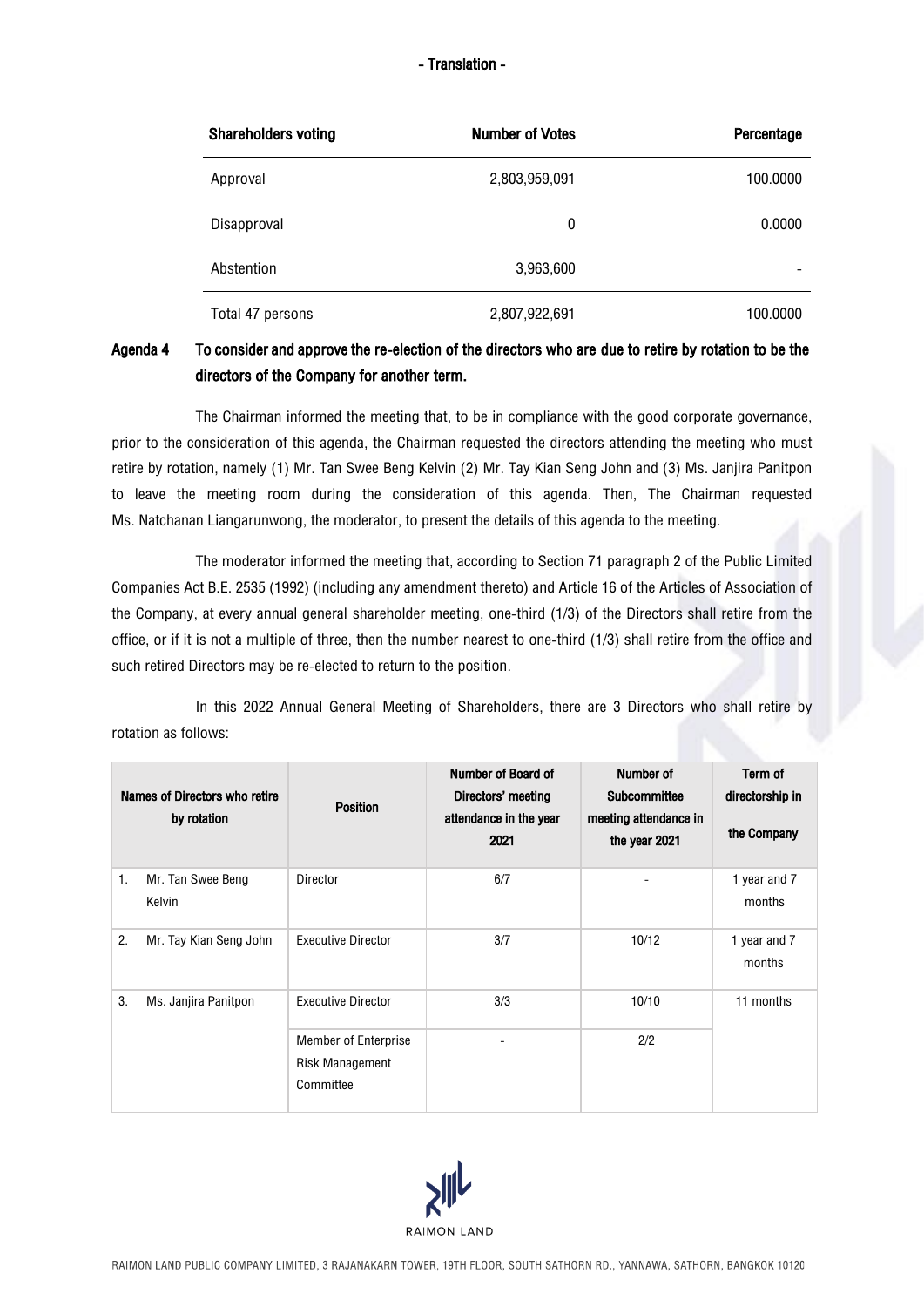The Company has provided the opportunity, together with guidelines and methods, for the shareholders to nominate candidates for the election of the Directors of the Company replacing those directors who are due to retire by rotation through the Company's website from December 1, 2021 to December 31, 2021. However, no shareholder has nominated a person to be elected as a director of the Company.

The Nomination and Remuneration Committee and the Board of Directors of the Company have followed the guidelines for proposing directors of the Company by considering and screening the suitability, qualifications, experiences, skills, and professional expertise, including the composition of the directors of the Company as well as the efficiency and recent performances serving as a director of the Company with all due circumspection, and viewed that such three retiring directors above are suitably qualified for the Company's business operations and do not possess any prohibited characteristics under the Public Limited Companies Act, the Securities and Exchange Act (including any amendment thereto) as well as other relevant regulations.

Details of 3 directors who are due to retire by rotation that will be re-elected to be the directors of the Company for another term are set out in Enclosure 2 which has been delivered to all shareholders together with the invitation to this meeting.

Then, the moderator allowed the shareholders to express opinions and make inquiries about the agenda. However, no shareholders expressed any opinion or made any inquiry. The Chairman requested the meeting to cast a vote on this agenda of which resolution shall be passed by a majority vote of total votes of shareholders attending the meeting and casting their votes, excluding abstention in the calculation base. And the vote casting would be conducted per each re-election of Director.

- Resolution The meeting resolved to approve the re-election of the 3 directors who are due to retire by rotation namely, (1) Mr. Tan Swee Beng Kelvin; (2) Mr. Tay Kian Seng John; and (3) Ms. Janjira Panitpon to be the directors of the Company for another term, with the following voting results:
	- 1. Approval was granted for the re-election of Mr. Tan Swee Beng Kelvin as a director of the Company, with the following voting results:

| <b>Shareholders voting</b> | <b>Number of Votes</b> | Percentage |
|----------------------------|------------------------|------------|
| Approval                   | 2,783,272,691          | 99.9587    |
| Disapproval                | 1,150,000              | 0.0413     |
| Abstention                 | 23,500,000             |            |
| Total 47 persons           | 2,807,922,691          | 100.0000   |

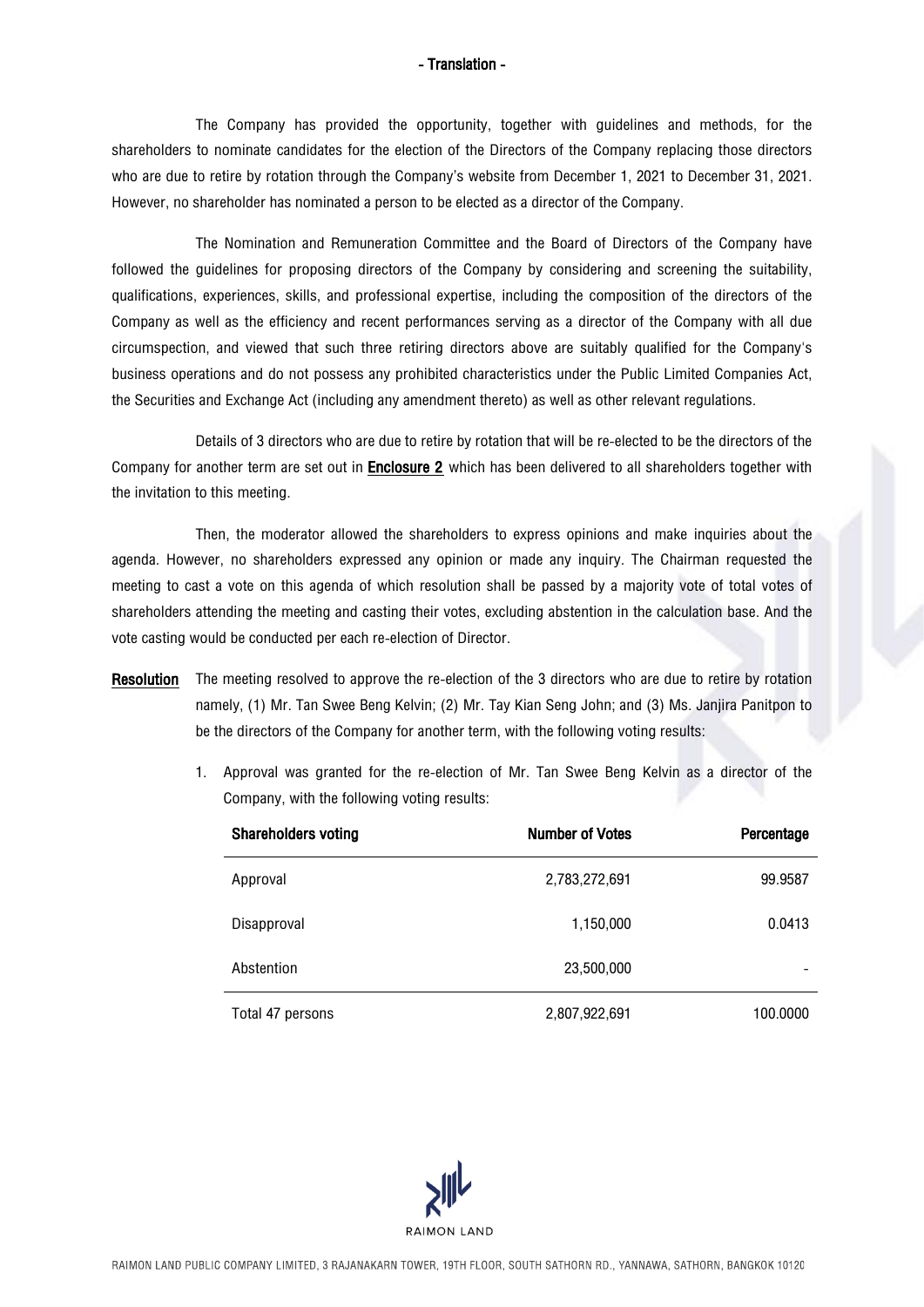2. Approval was granted for the re-election of Mr. Tay Kian Seng John as a director of the Company, with the following voting results:

| <b>Shareholders voting</b> | <b>Number of Votes</b> | Percentage |
|----------------------------|------------------------|------------|
| Approval                   | 2,733,046,791          | 98.2771    |
| Disapproval                | 47,912,300             | 1.7229     |
| Abstention                 | 26,963,600             |            |
| Total 47 persons           | 2,807,922,691          | 100.0000   |

3. Approval was granted for the re-election of Ms. Janjira Panitpon as a director of the Company, with the following voting results:

| <b>Shareholders voting</b> | <b>Number of Votes</b> | Percentage |
|----------------------------|------------------------|------------|
| Approval                   | 2,784,422,691          | 99.1807    |
| Disapproval                | 23,000,000             | 0.8193     |
| Abstention                 | 500,000                |            |
| Total 47 persons           | 2,807,922,691          | 100.0000   |

### Agenda 5 To consider and approve the directors' and the sub-committee's remuneration for the year 2022.

The Chairman requested Ms. Janjira Panitpon, the Secretary, to present the details of this agenda to the meeting.

The Secretary informed the meeting that, according to the Section 90 of the Public Limited Companies Act B.E. 2535 (1992) (including any amendment thereto) and Article 14 of the Articles of Association of the Company, directors of the Company are eligible to receive remuneration from the Company in the forms of rewards, meeting allowances, per diem, bonuses or other forms of benefits as prescribed by the Articles of Association of the Company or as approved by the shareholders' meeting which may be specified in a fixed amount, or in criteria, and to be prescribed from time to time or to be effective until the shareholders' meeting resolves to change. Moreover, the Directors shall be entitled to receive any other allowance and welfare according to the Company's rules.

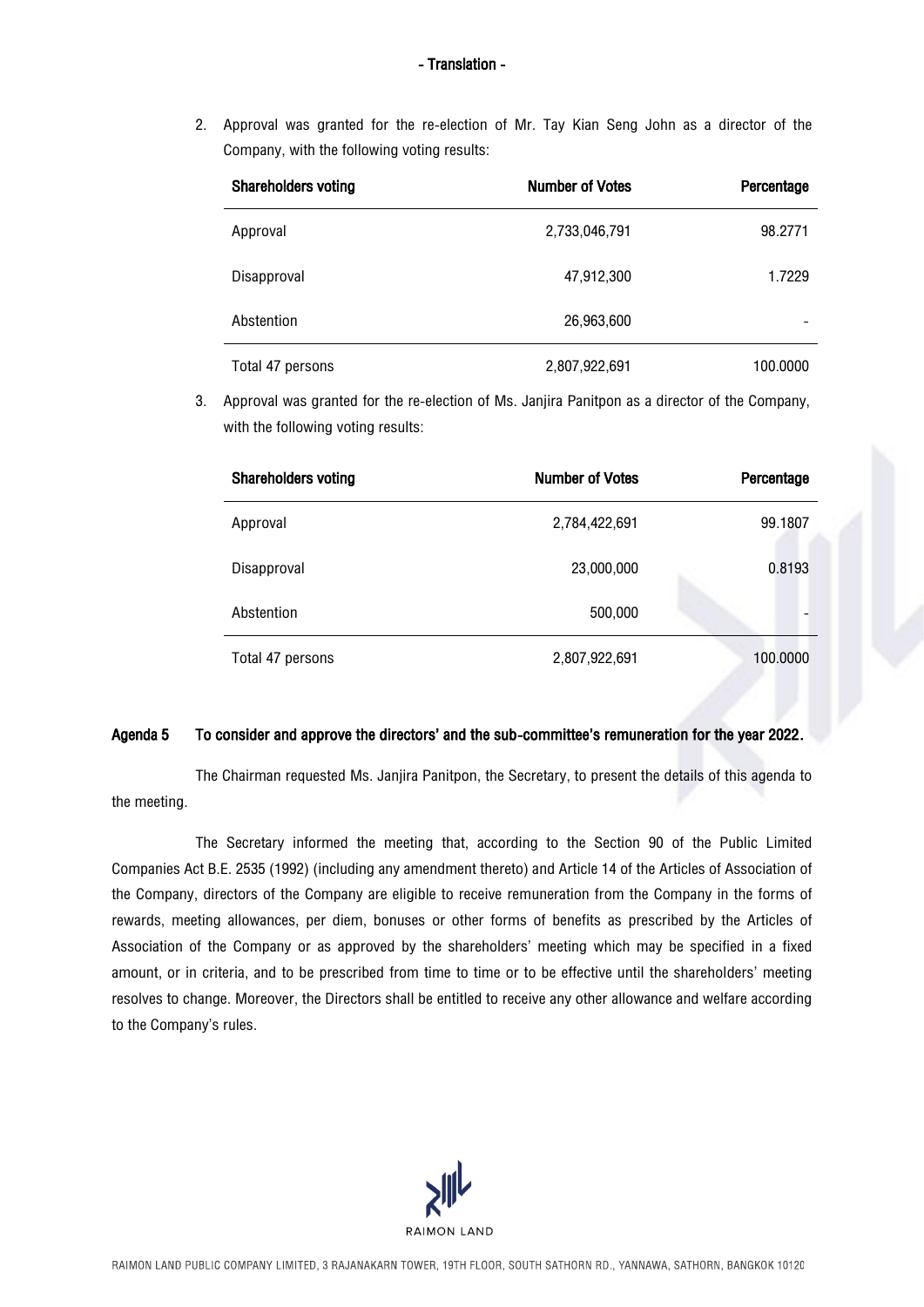Therefore, the Directors' and the sub-committee's remuneration for the year 2022 is determined in the amount of not exceeding THB 6,000,000. The Nomination and Remuneration Committee has considered the Directors' and the sub-committee's remuneration by considering the Company's operating results of the previous year together with the comparison with similar businesses in the same industry and the average amount of the Directors' remuneration of other businesses with the similar size of the Company, including the growth of business and profits of the Company as well as the responsibilities of the directors. Therefore, it was deemed appropriate to propose to the 2022 Annual General Meeting of Shareholders to consider and approve the Directors' and the sub-committee's remuneration for the year 2022 in the amount of not exceeding THB 6,000,000, whereby the Board of Directors shall be authorized to allocate the monetary remuneration to the Directors for the year 2022 as deemed appropriate and as the following details:

| <b>Board of Directors</b> |
|---------------------------|
|                           |

| Position                                         | Monthly Remuneration (THB/Month) |
|--------------------------------------------------|----------------------------------|
| Chairman / Chairperson of the Board of Directors | 100,000                          |
| Vice-Chairman / Vice-Chairperson                 | 50,000                           |
| <b>Directors</b>                                 | 29,000                           |
|                                                  |                                  |

Audit Committee

| Position                                      | Monthly Remuneration (THB/Month) |
|-----------------------------------------------|----------------------------------|
| Chairman / Chairperson of the Audit Committee | 35,000                           |
| <b>Audit Committee Members</b>                | 25,000                           |

Nomination and Remuneration Committee

| Position                                                                      | Monthly Remuneration (THB/Month) |
|-------------------------------------------------------------------------------|----------------------------------|
| Chairman / Chairperson of the Nomination and<br><b>Remuneration Committee</b> | 20,000                           |
| Nomination and Remuneration Committee Members                                 | 15.000                           |

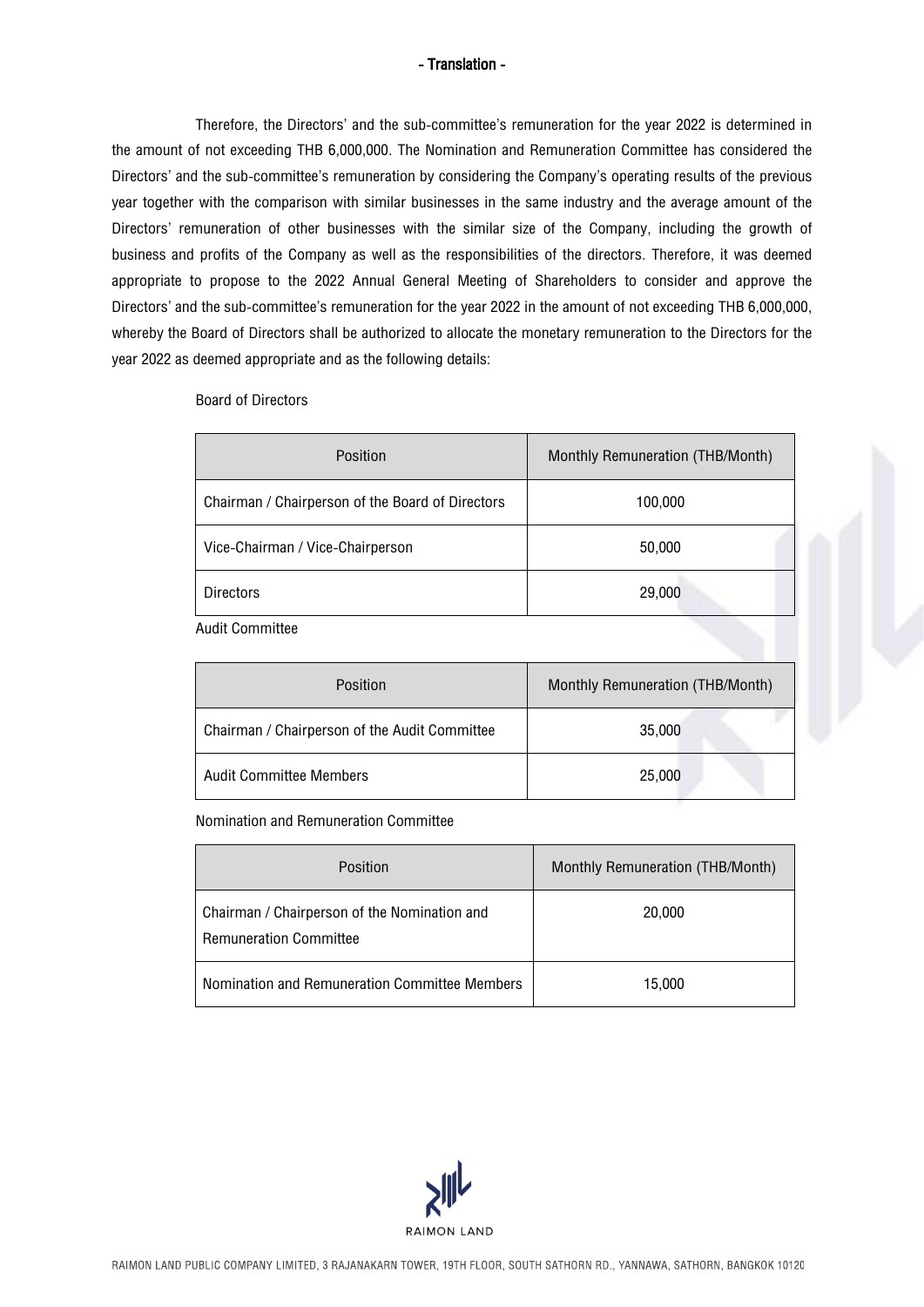The summary of the structure of monthly remuneration for each individual director for the year 2022 is as follows:

|                                                 |                                                                              |         | Proposed Remuneration for the Year 2022                              |                                                                  |                                               |  |
|-------------------------------------------------|------------------------------------------------------------------------------|---------|----------------------------------------------------------------------|------------------------------------------------------------------|-----------------------------------------------|--|
|                                                 | <b>Monthly</b><br><b>Names of Directors</b><br>Remuneration<br>in 2021 (THB) |         | <b>Positions</b>                                                     | <b>Monthly</b><br><b>Remuneration per</b><br>Position held (THB) | <b>Total Monthly</b><br>Remuneration<br>(THB) |  |
| Mr.Kris Narongdej<br>$1_{\cdot}$                |                                                                              | 100,000 | Chairman of the Board of Directors                                   | 100,000                                                          | 100,000                                       |  |
|                                                 |                                                                              |         | Vice-Chairperson of the Board of<br>Directors (Independent Director) | 50,000                                                           |                                               |  |
| Mrs. Oranuch<br>2.<br>Apisaksirikul             |                                                                              | 100,000 | Chairperson of the Audit Committee                                   | 35,000                                                           | 100,000                                       |  |
|                                                 |                                                                              |         | Member of the Nomination and<br><b>Remuneration Committee</b>        | 15,000                                                           |                                               |  |
|                                                 |                                                                              |         | Director (Independent Director)                                      | 29,000                                                           |                                               |  |
| Mr. Franck Charles-<br>3.<br>Antoine Cancelloni |                                                                              | 74,000  | Chairman of the Nomination and<br><b>Remuneration Committee</b>      | 20,000                                                           | 74,000                                        |  |
|                                                 |                                                                              |         | Member of the Audit Committee                                        | 25,000                                                           |                                               |  |
|                                                 |                                                                              |         | Director (Independent Director)                                      | 29,000                                                           |                                               |  |
| 4. Mr. Vichet Kasemthongsri                     |                                                                              | 54,000  | Member of the Audit Committee                                        | 25,000                                                           | 54,000                                        |  |
| 5. Mr. Tan Swee Beng Kelvin                     |                                                                              | 29,000  | Director                                                             | 29,000                                                           | 29,000                                        |  |
| 6. Mr. Tay Kian Seng John                       |                                                                              | 29,000  | Director                                                             | 29,000                                                           | 29,000                                        |  |
| <b>Total</b>                                    |                                                                              | 386,000 |                                                                      | 386,000                                                          | 386,000                                       |  |

In addition, the Board of Directors of the Company shall not be eligible for any bonus, additional remuneration, and benefits both in monetary and non-monetary forms other than health insurance, and special discounts to purchase any property of the Company, according to the terms and conditions as specified by the Company.

In the case where the director also serves as the executive officer of the Company, such director is not eligible to receive remuneration as a Company's director but shall be eligible to receive allowance and welfare as remuneration and benefits as the Company's employees, pursuant to the Company's regulations.

Then, the moderator allowed the shareholders to express opinions and make inquiries about the agenda. However, no shareholders expressed any opinion or made any inquiry. The Chairman then requested the

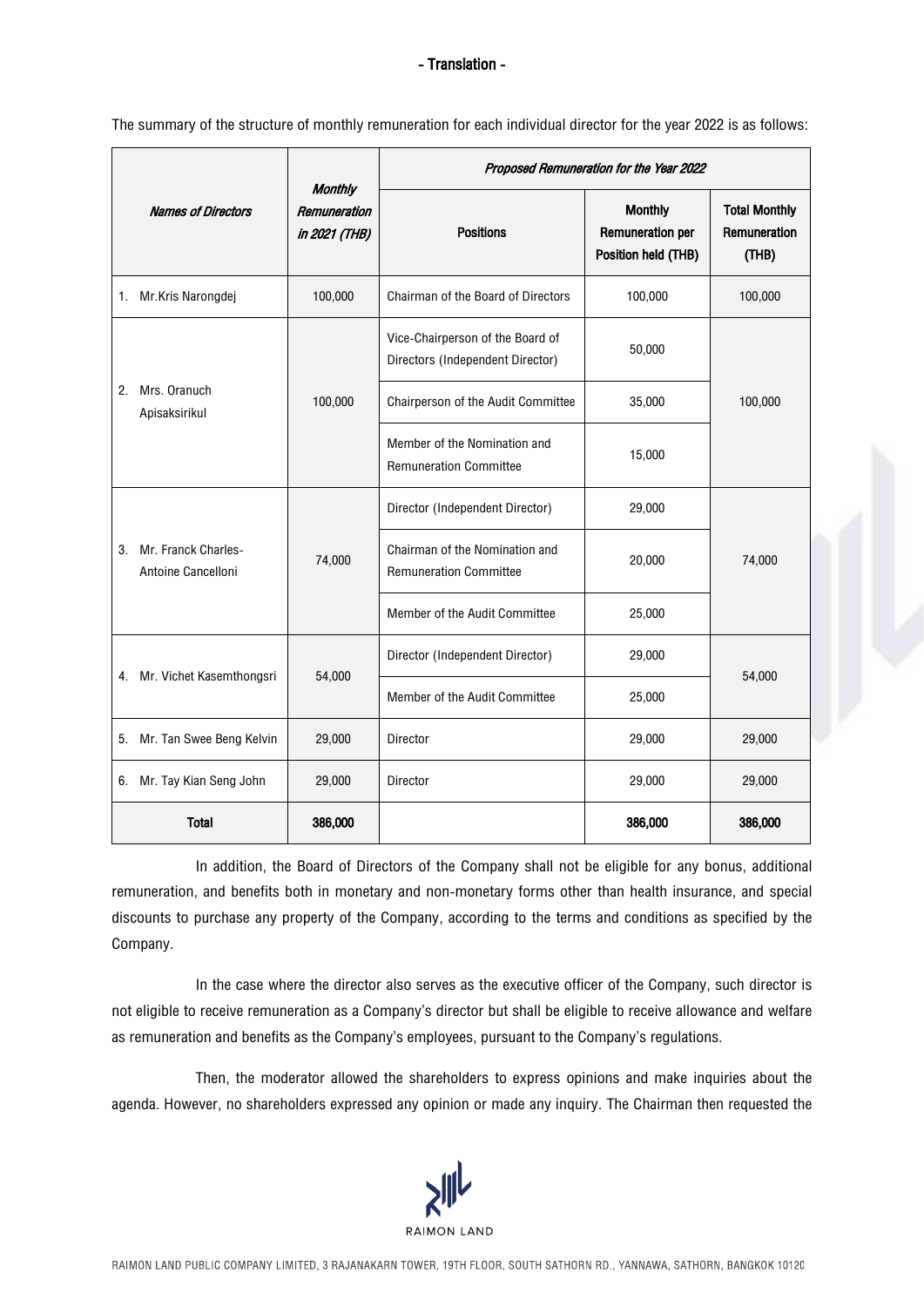meeting to cast the vote on this agenda of which resolution shall be passed by a vote of not less than two-thirds of the total votes of shareholders attending the meeting, including the abstention in the vote calculation base.

Resolution The meeting resolved to approve the directors' remuneration and sub-committee's remuneration for the year 2022 as proposed in all respects, with the following voting results:

| <b>Shareholders voting</b> | <b>Number of Votes</b> | Percentage |
|----------------------------|------------------------|------------|
| Approval                   | 2,784,422,691          | 99.1631    |
| Disapproval                | 23,000,000             | 0.8191     |
| Abstention                 | 500,000                | 0.0178     |
| Total 47 persons           | 2,807,922,691          | 100.0000   |

# Agenda 6 To consider and approve the appointment of auditors and the determination of audit fee for the year 2022 of the Company.

The Chairman requested Ms. Janjira Panitpon, the Secretary, to present the details of this agenda to the meeting.

The Secretary informed the meeting that, according to Section 120 of the Public Limited Companies Act B.E. 2535 (1992) (including any amendment thereto) and Article 40 of the Company's Articles of Association, the annual general meeting of shareholders shall appoint the auditor and determine the auditor's remuneration every year and the existing auditor is eligible to be reappointed.

In addition, according to the Notification of the Capital Market Supervisory Board No. Tor Jor. 44/2556 regarding the Rules, the Criteria and Procedures for Disclosures of Financial Status and the Operating Results of the Company Issuing Securities, the Company shall arrange for the rotation of the auditor(s) if such auditor(s) has performed the duties for 7 fiscal years, whether for 7 consecutive years or not. The Company may re-appoint those auditors as aCompany's auditor only after 5 consecutive years will have passed.

The Audit Committee has considered and recommended the Board of Directors to appoint auditors from Deloitte Touche Tohmatsu Jaiyos Audit Co., Ltd. as the Company's auditors for the fiscal year ended December 31, 2022, by prescribing any of the following auditors to review and give opinions on the Company's financial statements for the year 2022:

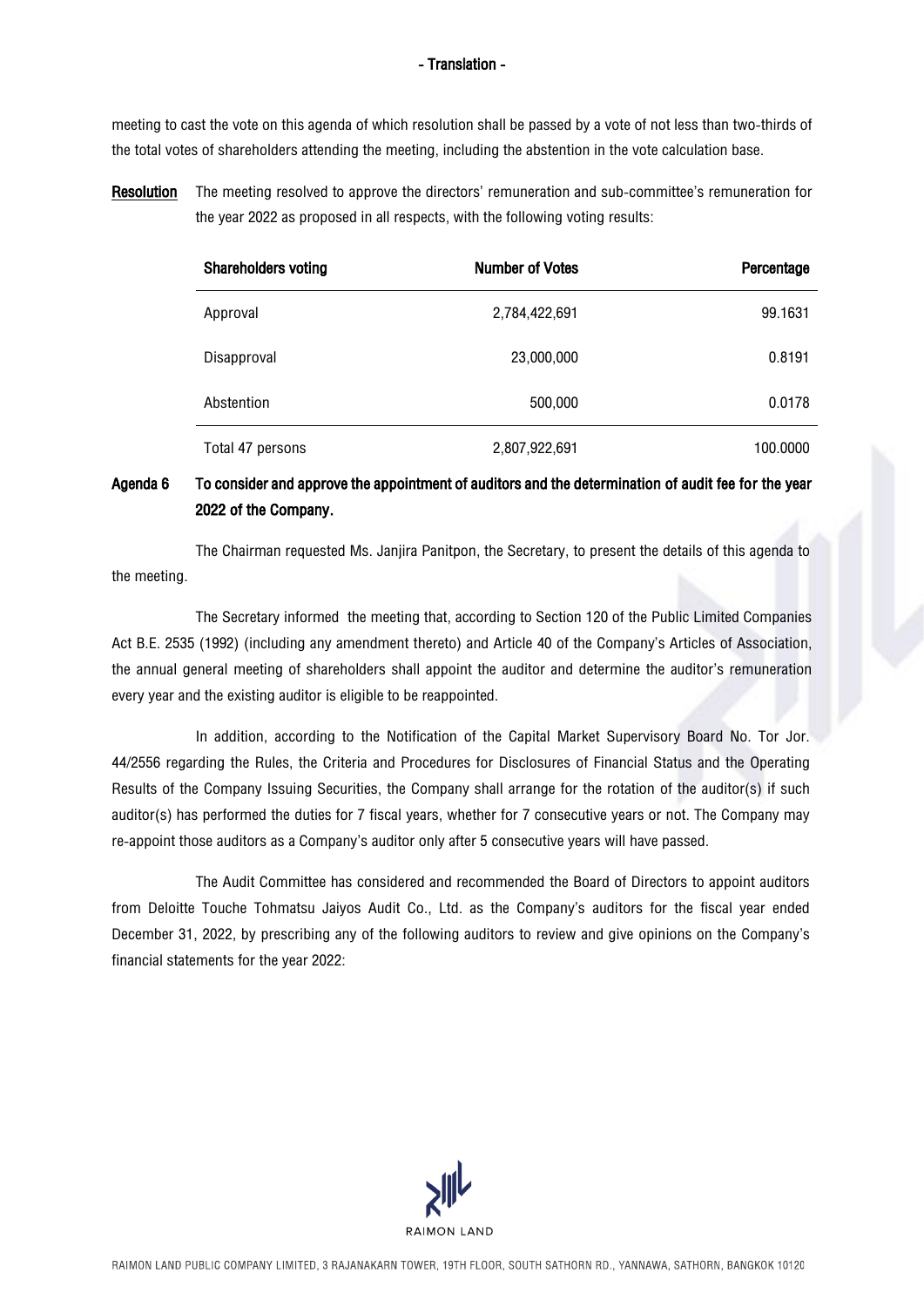|    | Name of the auditors       | <b>Certified Public Accountant</b>   | No. of years certified financial statements of the<br>Company                           |
|----|----------------------------|--------------------------------------|-----------------------------------------------------------------------------------------|
|    | Miss Kornthong Luangwilai  | Certified Public Accountant No. 7210 | The auditor who has signed the financial statement<br>of the Company for 2021.          |
| 2. | Mr. Chavala Tienpasertkij  | Certified Public Accountant No. 4301 | The auditor who has signed the financial statement<br>of the Company for 2020 and 2019. |
| 3. | Mr. Nantawat Sumraunhant   | Certified Public Accountant No.7731  | The auditor who has never signed the financial<br>statement of the Company.             |
| 4. | Mr. Yongyuth Lertsurapibul | Certified Public Accountant No.6770  | The auditor who has never signed the financial<br>statement of the Company.             |

In the event that the auditors listed above cannot perform their duties, Deloitte Touche Tohmatsu Jaiyos Audit Co., Ltd. shall have the authority to appoint other Certified Public Accountant(s) of Deloitte Touche Tohmatsu Jaiyos Audit Co., Ltd. to perform the duties instead.

In this regard, the Audit Committee views that none of the proposed auditors has a relationship or conflict of interest with the Company, the subsidiaries, executives, major shareholders or any related person thereof. Therefore, the auditors are independent to audit and provide opinions on the financial statements of the Company. Moreover, the auditors have satisfactory performance and have a good understanding of the Company's business with qualifications that are not contrary to the regulations of the Stock Exchange of Thailand.

In addition, the Audit Committee considered it appropriate to propose to the 2022 Annual General Meeting of Shareholders to consider and approve the auditors' remuneration in the amount of not exceeding THB 2,000,000 excluding the Non-Audit Fee. The comparison of the auditors' remunerations for the Year 2022 and 2021 is as set out below:

|  | Table of Comparison of the Auditors' Remunerations for the Year 2022 and 2021 |  |  |
|--|-------------------------------------------------------------------------------|--|--|
|  |                                                                               |  |  |

|         | <b>Auditors' Remunerations</b> |                    | Fiscal Year 2022                                                                                                                                                                        | <b>Fiscal Year 2021</b>     |  |  |  |
|---------|--------------------------------|--------------------|-----------------------------------------------------------------------------------------------------------------------------------------------------------------------------------------|-----------------------------|--|--|--|
|         |                                | Audit fee          | Not exceeding THB 2,000,000                                                                                                                                                             | Not exceeding THB 2,000,000 |  |  |  |
| 2       |                                | Other service fees | None                                                                                                                                                                                    | None                        |  |  |  |
| Remark: |                                |                    | In the case that the auditors of the Company's subsidiaries are from another audit firm, the Board<br>of Directors will control for the completion of the financial statements on time. |                             |  |  |  |

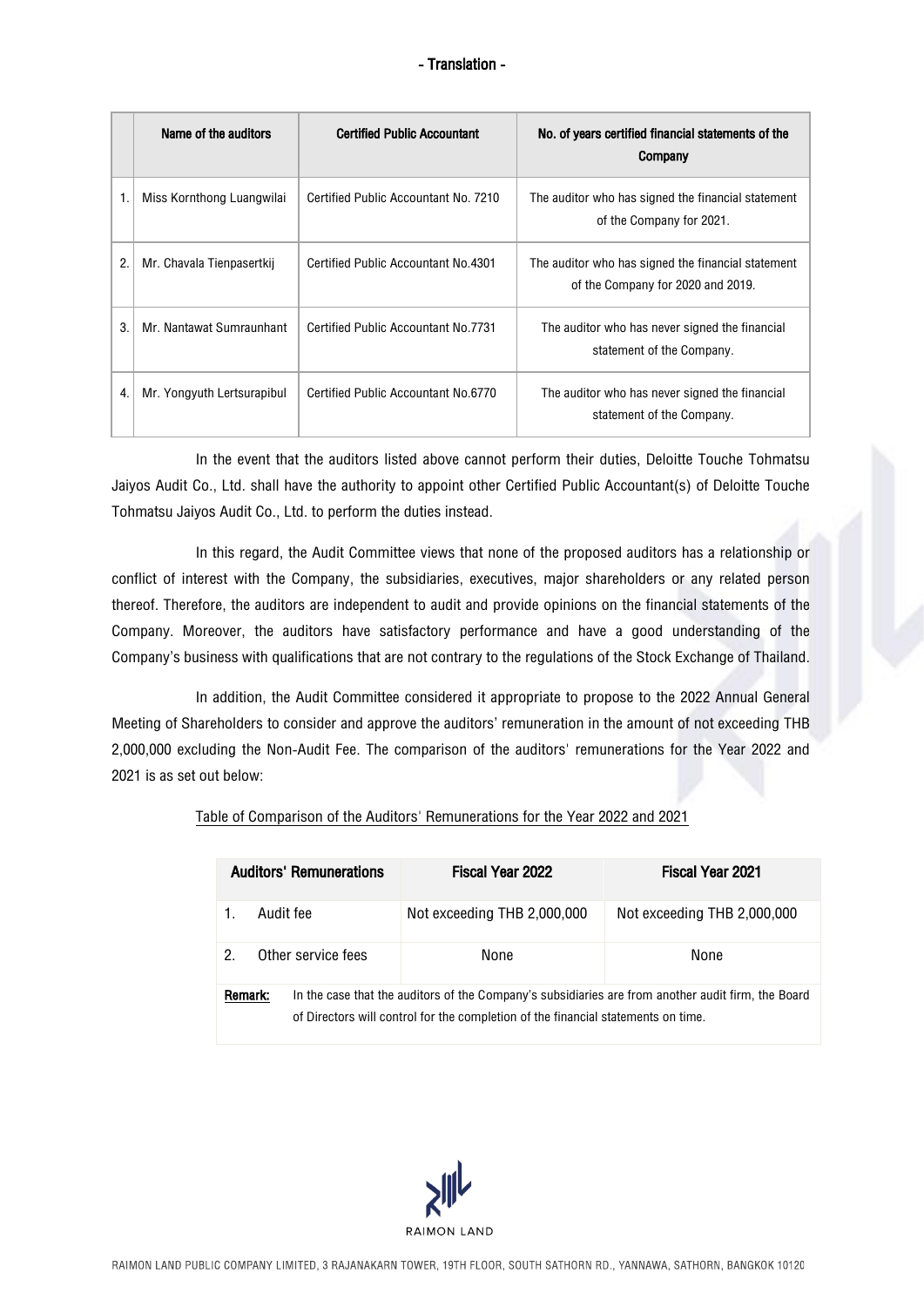Then, the moderator allowed the shareholders to express opinions and make inquiries about the agenda. However, no shareholders expressed any opinion or made any inquiry. The Chairman requested the meeting to cast the vote on this agenda of which resolution shall be passed by a majority vote of total votes of shareholders attending the meeting and casting their votes, excluding abstentions in the calculation base.

Resolution The meeting resolved to approve the appointment of auditors and the determination of the audit fee for the Year 2022 of the Company with the following voting results:

| <b>Shareholders voting</b> | <b>Number of Votes</b> | Percentage |
|----------------------------|------------------------|------------|
| Approval                   | 2,807,422,691          | 100.00     |
| Disapproval                | 0                      | 0.0000     |
| Abstention                 | 500,000                |            |
| Total 47 persons           | 2,807,922,691          | 100.0000   |

## Agenda 7 To consider and approve the debenture issuance and offer plan in the amount of not exceeding THB 5,900 million.

The Chairman asked Ms. Janjira Panitpon, the Secretary, to present the details of this agenda to the meeting.

The Secretary informed the meeting that, the Board of Directors proposed the debenture issuance plan in the amount of not exceeding THB 5,900 million for the purpose of working capital and/or appropriate source of funds for the operations and performance of the Company and/or related business expansion and/or repayment of loans and/or redemption of the debentures and/or land acquisition. In this regard, the Executive Committee and/or any person designated by the Executive Committee shall be authorized to determine the types, terms, the offering price, details of the debentures to be issued, to execute the terms and conditions of the debentures relating to rights and duties of the issuer and the debenture holders, to determine and amend the terms and conditions, and the details relating to the issuance and offering of the debentures to be issued each time, to appoint the underwriter and the registrar, to enter into and execute the Underwriting Agreement and/or other relevant agreements, as well as to have the power to negotiate and agree on the fees and expenses in relation to such relevant agreements, to prepare and submit the application and other documents to the SEC, other relevant authorities and/or other relevant person(s), including to have the power to certify any acts performed in relation to the issuance and offering of the debentures and to do any acts and things necessary for and in relation to the carrying out of the issuance and offering of the debentures in compliance with the applicable law. The details of which are set out in Enclosure 4, which has been delivered to all shareholders together with this invitation.

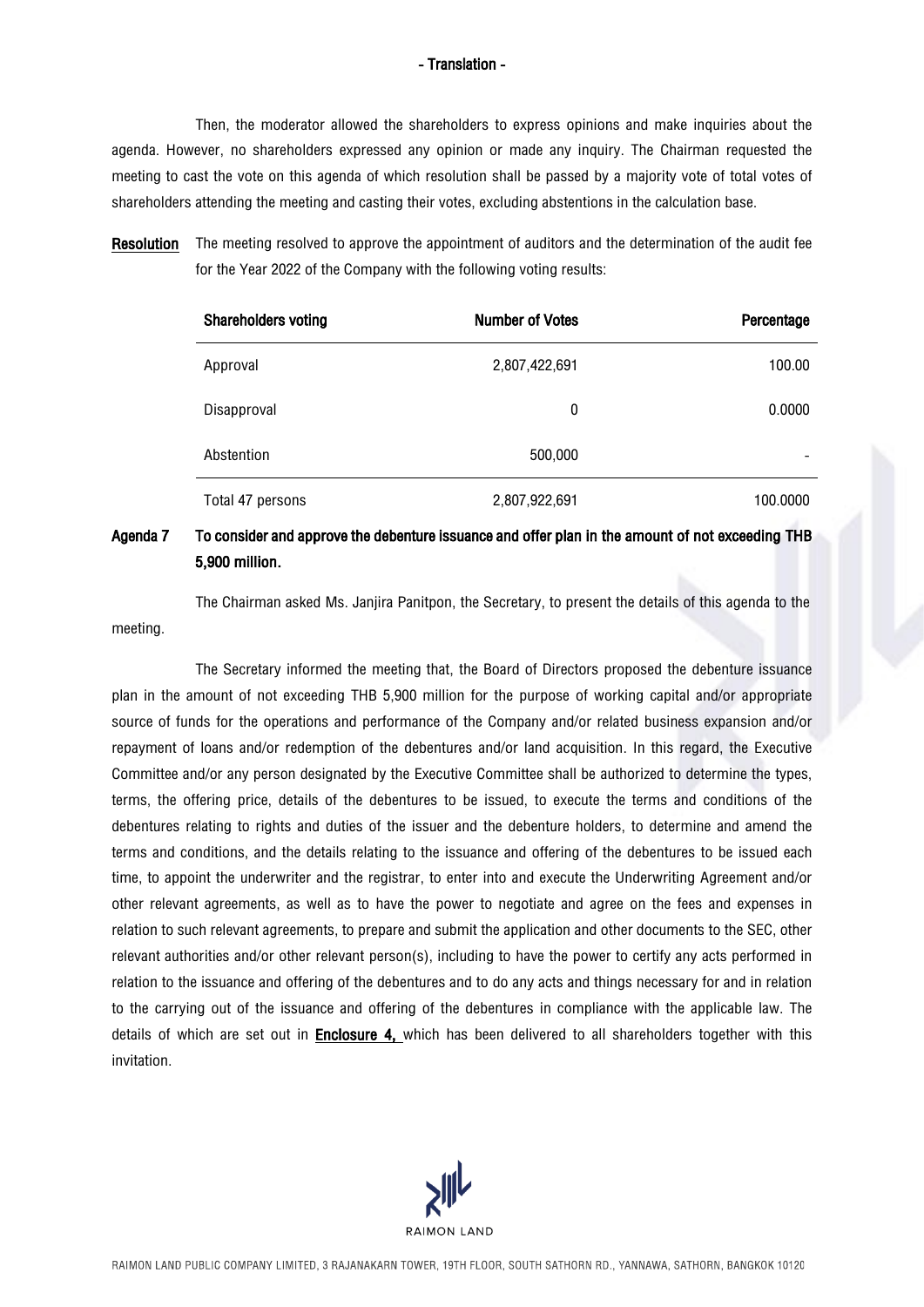The details of the debentures are as follows:

| <b>Objectives</b>         | For working capital and/or appropriate source of funds for the operations and<br>performance of the Company and/or related business expansion and/or repayment<br>of loans and/or redemption of the debentures and/or Land acquisition.                                                                                                                                                                     |  |
|---------------------------|-------------------------------------------------------------------------------------------------------------------------------------------------------------------------------------------------------------------------------------------------------------------------------------------------------------------------------------------------------------------------------------------------------------|--|
| <b>Type of Debentures</b> | Any type of debentures, whether secured or unsecured, amortized or bullet payment,<br>with or without debenture holders' representative, subject to market conditions at<br>the time of issuance and offering of the relevant debentures.                                                                                                                                                                   |  |
| Amount                    | Not exceeding THB 5,900 million. In case of issuance in a foreign currency, the<br>prevailing exchange rate on the date the debentures are issued and offered ("Issue<br>Date") shall be applied on each occasion.                                                                                                                                                                                          |  |
| <b>Currency</b>           | Thai Baht/US Dollar, and/or any other foreign currencies.                                                                                                                                                                                                                                                                                                                                                   |  |
| Offering                  | To be offered domestically and/or internationally to any general investors and/or on<br>a private placement basis and/or the institutional investors and/or high net worth<br>investors and/or any specific investors and/or any investors as specified by the<br>Capital Market Supervisory Board; either in whole or in part, which could be single<br>or multiple offerings and/or on a revolving basis. |  |
|                           | The offering can also be made to existing holders of debentures, which are going to<br>reach maturity or be redeemed prematurely. In this regard, the Company will comply<br>with laws, regulations and any other related rules as well as obtain necessary<br>approvals from relevant regulators.                                                                                                          |  |
| <b>Interest Rate</b>      | This will be subject to the prevailing market conditions at the time of issuance and<br>offering or under the terms and conditions of the debentures issued at such time.                                                                                                                                                                                                                                   |  |
| <b>Maturity</b>           | Not exceeding 7 years from the date of issuance.                                                                                                                                                                                                                                                                                                                                                            |  |
| <b>Early Redemption</b>   | The debenture holders and/or the Company may or may not have the right to redeem<br>debentures prior to their maturity, subject to the terms and conditions of each<br>debenture issuance. In this regard, the Company will comply with laws, regulations<br>and any other related rules as well as obtain necessary approvals from the relevant<br>authority.                                              |  |
| <b>Special Conditions</b> | In the event that the Company has redeemed or repaid the principal of the<br>debentures issued under the offering amount authorized above, the Company may<br>additionally issue and offer new debentures in substitution within the offering<br>amount as authorized above.                                                                                                                                |  |

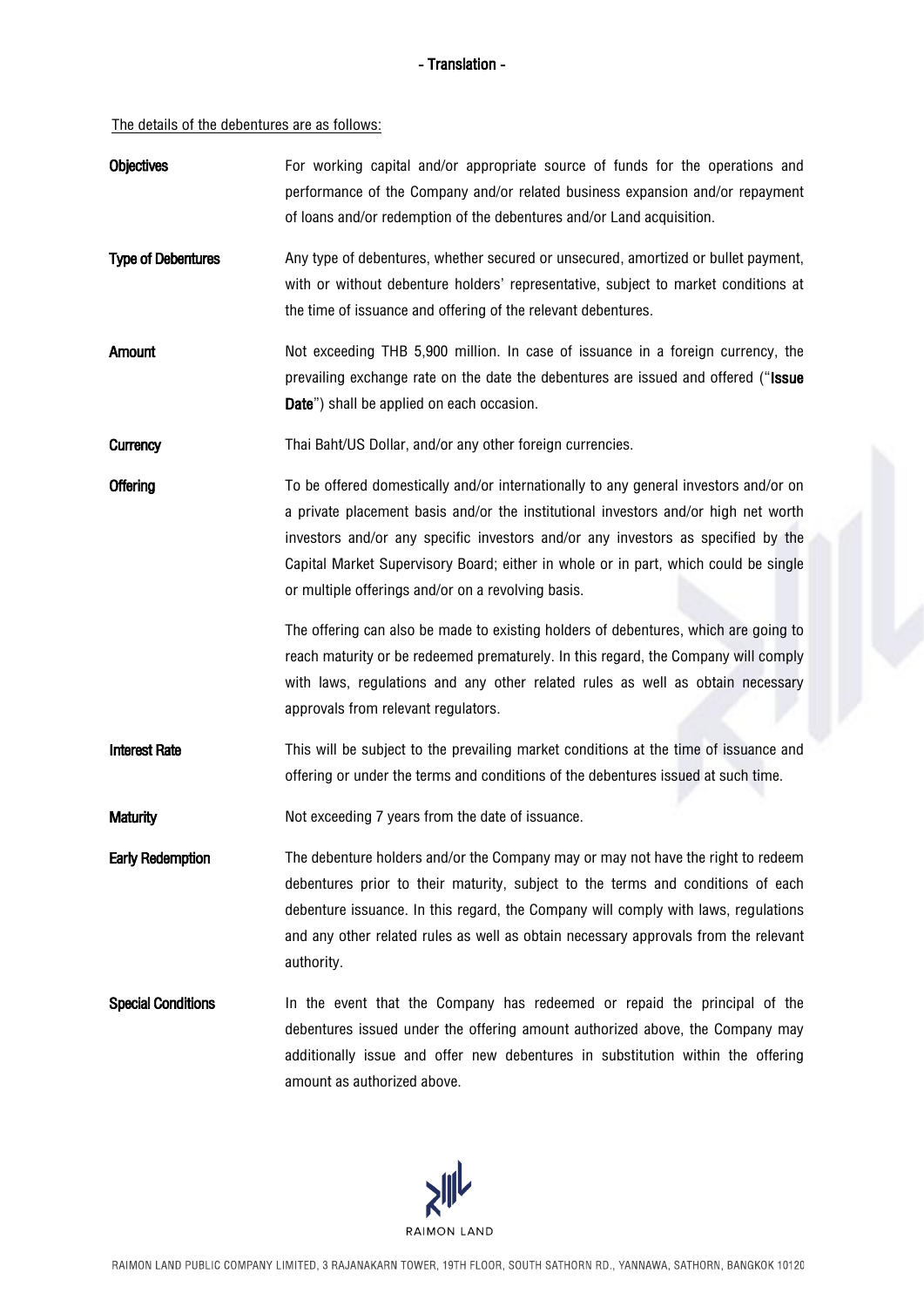Then, the moderator allowed the shareholders to express opinions and make inquiries about the agenda. However, no shareholders expressed any opinion or made any inquiry. The Chairman requested the meeting to cast the vote on this agenda of which resolution shall be passed by not less than a three-fourths vote of the total votes of the shareholders attending the meeting and having the right to vote, including the abstention in the vote calculation base.

Resolution The meeting resolved to approve the debenture issuance and offer plan in the amount of not exceeding THB 5,900 million with the following voting results:

| <b>Shareholders voting</b> | <b>Number of Votes</b> | Percentage |
|----------------------------|------------------------|------------|
| Approval                   | 2,784,422,691          | 99.1631    |
| Disapproval                | 23,000,000             | 0.8191     |
| Abstention                 | 500,000                | 0.0178     |
| Total 47 persons           | 2,807,922.691          | 100.0000   |

#### Agenda 8 Other business (if any)

The Chairman informed the meeting that, the agenda specified in the invitation of the 2022 Annual General Meeting of Shareholders has been finished.

This agenda allowed shareholders to propose other matters apart from those provided in the invitation of the meeting. All matters proposed shall be subject to criteria and procedures prescribed by laws.

To propose other agendas apart from those provided in the notification of the meeting, according to the PLC Act, Section 105 paragraph 2, provided that once the meeting has considered all agenda items respectively based on the agenda list provided in the notice calling a meeting, shareholders whose shares altogether are equivalent to one-third (1/3) of the total issued shares may request the meeting to consider other matters apart from what indicated in the notice calling the meeting. However, to be revealed and in accordance with the equivalent of the shareholders, there was no need for any additional agenda item, which was not listed in the notification of the meeting to be considered and approved. In this regard, there were no shareholders requesting the meeting to consider other matters.

Then, the Chairman allowed the shareholders to express opinions and make inquiries about the agenda. A few shareholders have expressed their opinions and made inquiries. Such opinions, inquiries and responses to the inquiries were summarized at the end of this agenda below:

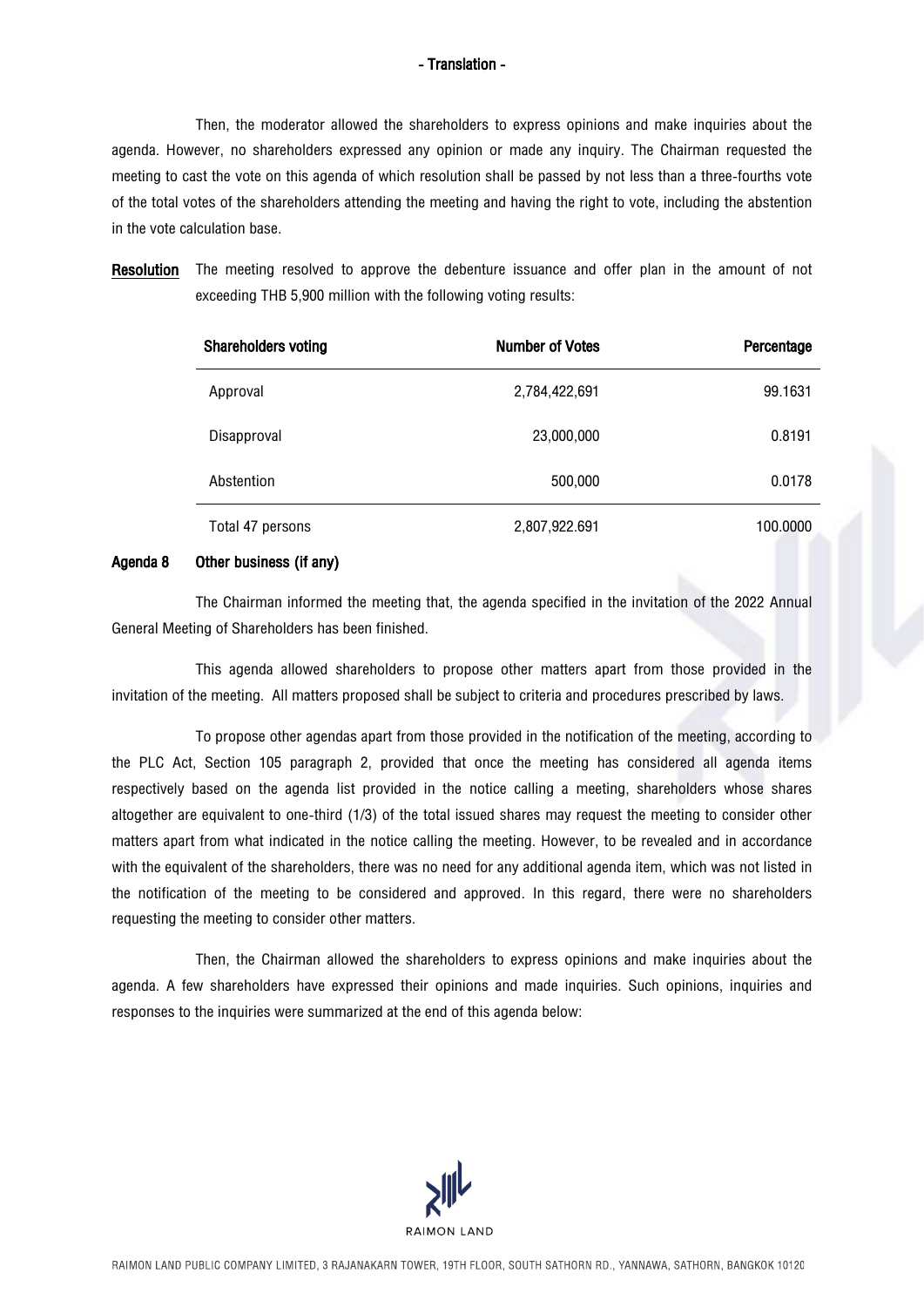#### Agenda 8 Inquiries/ Opinions / Responses

Shareholder No. 2 (Submitted by Typing process) From the Company's perspective, who is the target group of customers for the Data Center business? How much fund does the Company have to invest? When will the Company be able to begin realizing its revenues? How about the earning-profit projection?

Mr. Stephane Michel Chief Operating Officer And Mr. Korn Narongdej Chief Executive Officer The group of customers targeted is that of hyperscalers which are big companies that need to consume a lot of data usage. Most of such big companies are global companies and local business units. The Company is currently studying the feasibility and suitable location for the project. The Company expected that the construction will begin around the end of 2022, which takes approximately 18 months to complete, and is expected to begin realizing revenues around the  $4^{\text{th}}$  quarter of 2024. The Company believes that the Data Center business is the business that has exponential growth. It also has a shorter turnaround time than that of condominium development. In addition, such a business segment will provide the company with a more stable recurring income, including the opportunity to do REITs as well.

Shareholder No. 3 (Submitted by Typing process) What are the reasons why the Company determined the amount of the issuance of debenture not exceeding THB 5,900 million? Does the Company have enough earnings for the repayment of debentures in the future?

Ms. Janiira Panitpon Company Secretary Debentures in the amount of THB 5,900 million are only that of the approval for the budget. The Company does not have an intention to issue debentures for the whole amount of such credit line. The Company currently has debentures in the amount of approximately THB 2,907 million; therefore, this is the case where the Company requests approval for a budget for issuing additional debentures in the amount of approximately THB 3,000 million.

> The Company believed that the issuance of the debentures was one of the important fundraising channels, therefore the Company purposed to the shareholders to approve the budget for the issuance of debentures in the amount of not exceeding THB 5,900 million in order to be able to operate the business with more flexibility, which is beneficial for managing and operating the business.